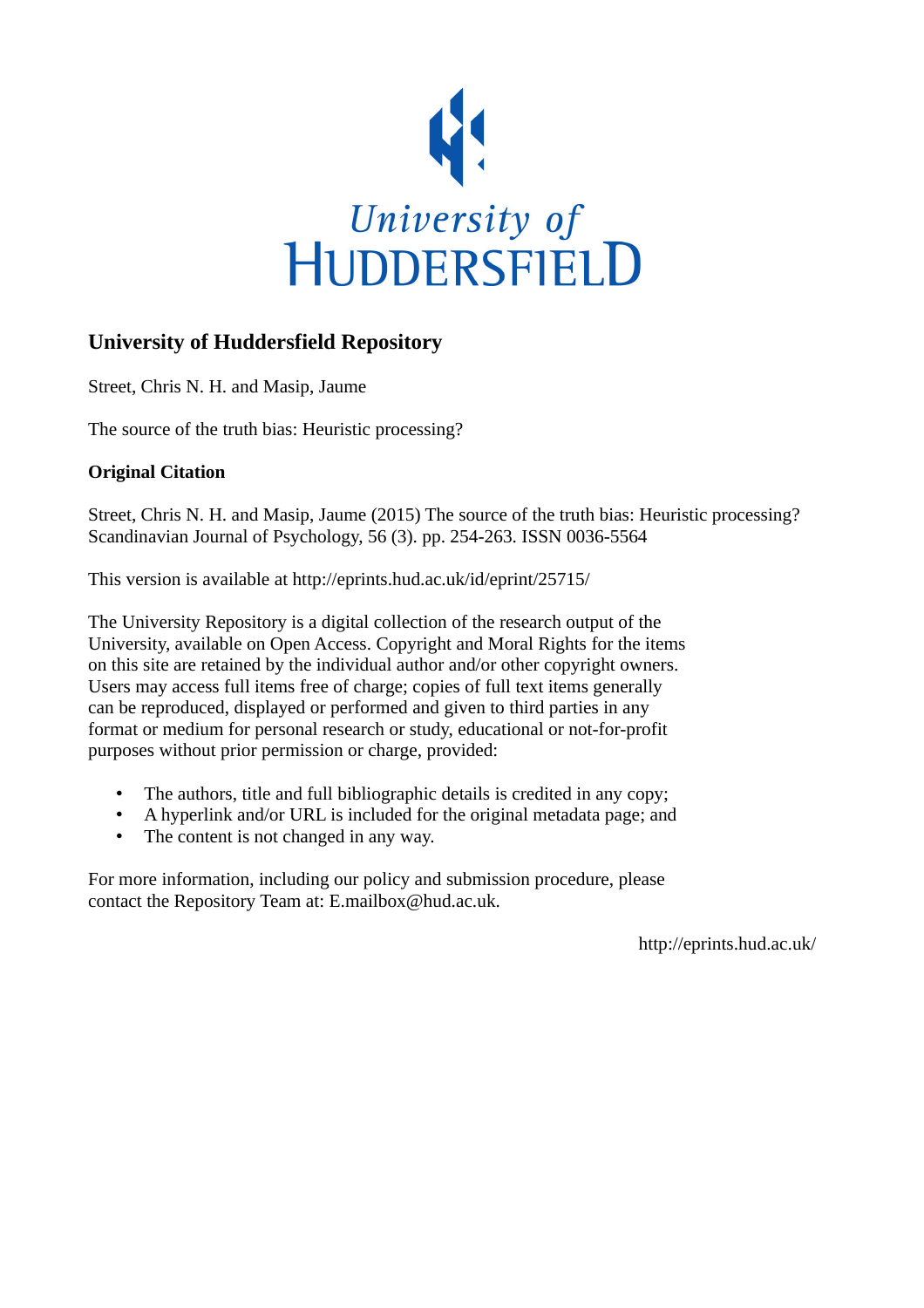The Source of the Truth Bias: Heuristic Processing?

Chris N. H. Street

University of British Columbia

Jaume Masip

University of Salamanca

In press. *Scandinavian Journal of Psychology*.

## Author Note

Chris N. H. Street, Department of Psychology, University of British Columbia, Canada; Jaume Masip, Department of Social Psychology and Anthropology, University of Salamanca, Spain.

We are grateful to Jesús López and Margarita Hernández for their help in setting up and letting us use a room in the CRAI to collect the data of Experiments 3 and 4. We would also like to thank Maarten Speekenbrink and Richard Morey for their early discussions on statistical approaches.

Correspondence concerning this article should be addressed to Chris N. H. Street, Department of Psychology, University of British Columbia, 2136 West Mall, Vancouver, BC, V6T 1Z4, Canada. E-mail: c.street@psych.ubc.ca

Word Count: 7,394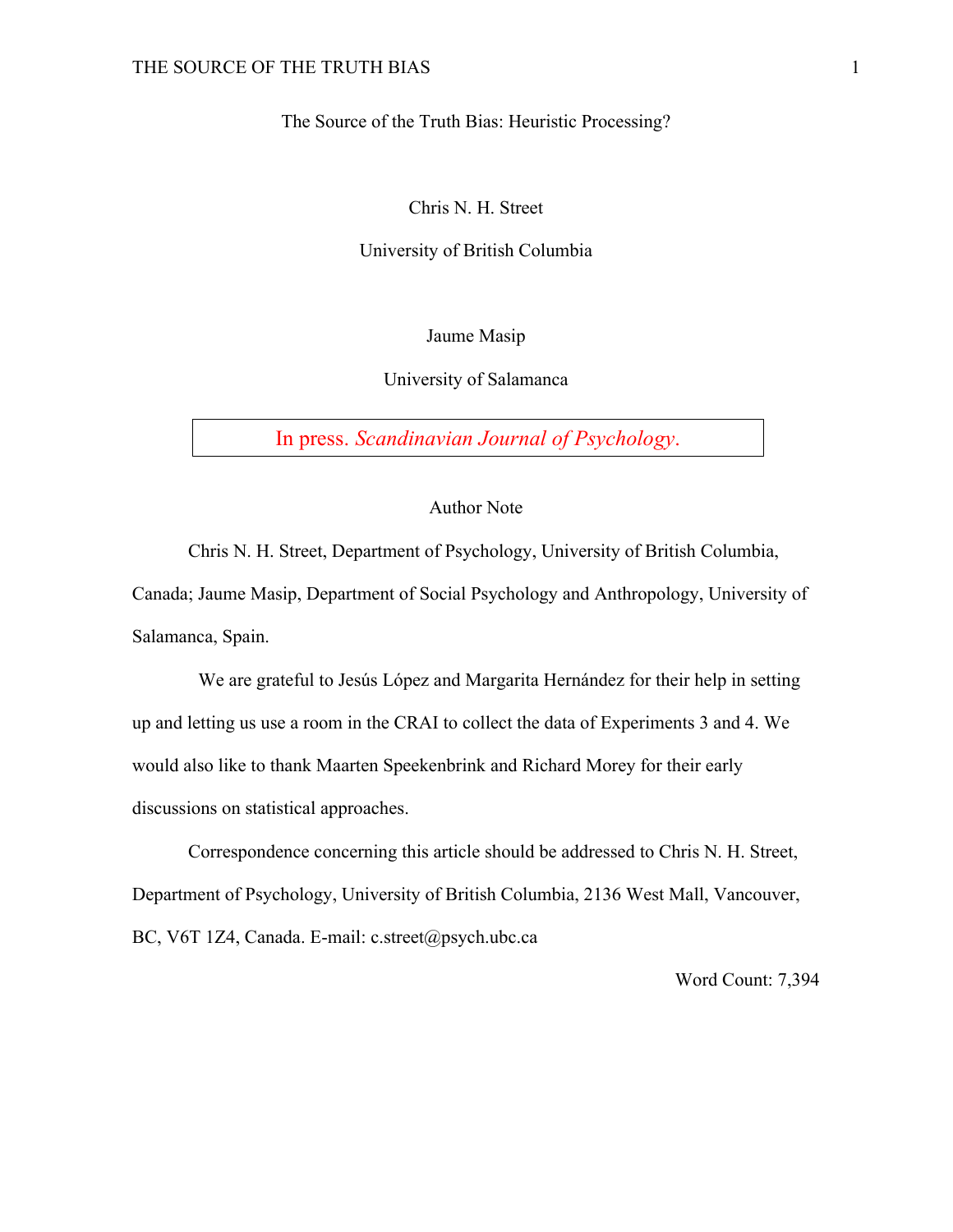### **Abstract**

People believe others are telling the truth more often than they actually are, called the truth bias. Surprisingly, when a speaker is judged at multiple points across their statement the truth bias declines. Previous claims argue this is evidence of a shift from (biased) heuristic processing to (reasoned) analytical processing. In four experiments we contrast the heuristic-analytic model (HAM) with alternative accounts. In Experiment 1, the decrease in truth responding was not the result of speakers appearing more deceptive, but was instead attributable to the rater's processing style. Yet contrary to HAMs, across three experiments we found the decline in bias was not related to the amount of processing time available (Experiment 1-3) or the communication channel (Experiment 2). In Experiment 4 we find support for a new account: that the bias reflects whether raters perceive the statement to be internally consistent.

*Keywords:* dual-process theory; deception detection; truth bias; heuristic processing; consistency; smart lie detector.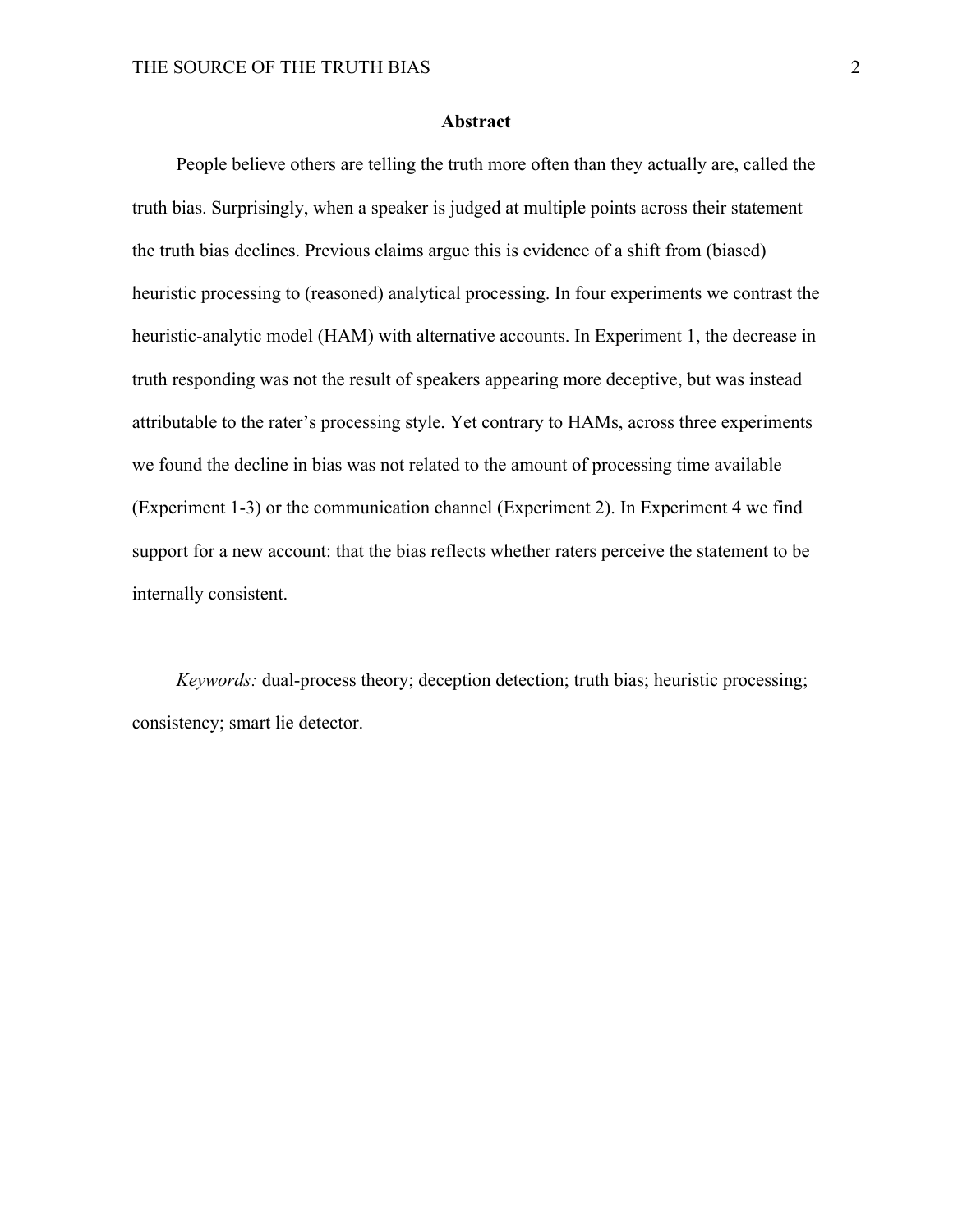## **Introduction**

When judging if someone is lying or not, naïve observers are biased towards believing the speaker is telling the truth (Bond & DePaulo, 2006; Levine, Park, & McCornack, 1999; Vrij, 2008). A number of explanations have been proposed for this *truth bias*, such as the availability, anchoring, or falsifiability heuristics, or social conversational rules and self-presentational concerns of the deception judge (see Vrij, 2008). Among relational partners, the truth bias has been attributed to relational trust (see Miller and Stiff, 1993). According to Bond and DePaulo's (2006) double standard framework, people believe liars are tormented, shameful, and conscience stricken, and so display nervous behavior. Since lies told in laboratory settings are low-stake and most everyday lies are of little consequence and easy to rationalize by the liar, liars normally do not show indicators of anxiety, shame or guilt, and hence are judged to be honest (Bond & DePaulo, 2006). Our starting point here is still another explanation of the truth bias, one that contends that it is a consequence of heuristic processing.

Humans can process information either heuristically or analytically. Heuristic processing results in fast, intuitive judgments (Evans, 2007) and consumes little cognitive resources (Chaiken, Liberman & Eagly, 1989). Unfortunately, it shows systematic biases (Chaiken et al., 1989). Analytic processing is slower and requires greater effort and cognitive resources than heuristic processing, but it may be less biased (Chaiken et al., 1989).

Although there are diverse characterizations of heuristic-analytic models (HAMs; see, for instance, Chaiken & Trope, 1999; Gilbert, 1999), we used Evans's (2007) taxonomy because it allows for testable predictions to be generated from a broad and general theoretical framework (see Evans & Stanovich, 2013). Other authors, however, have come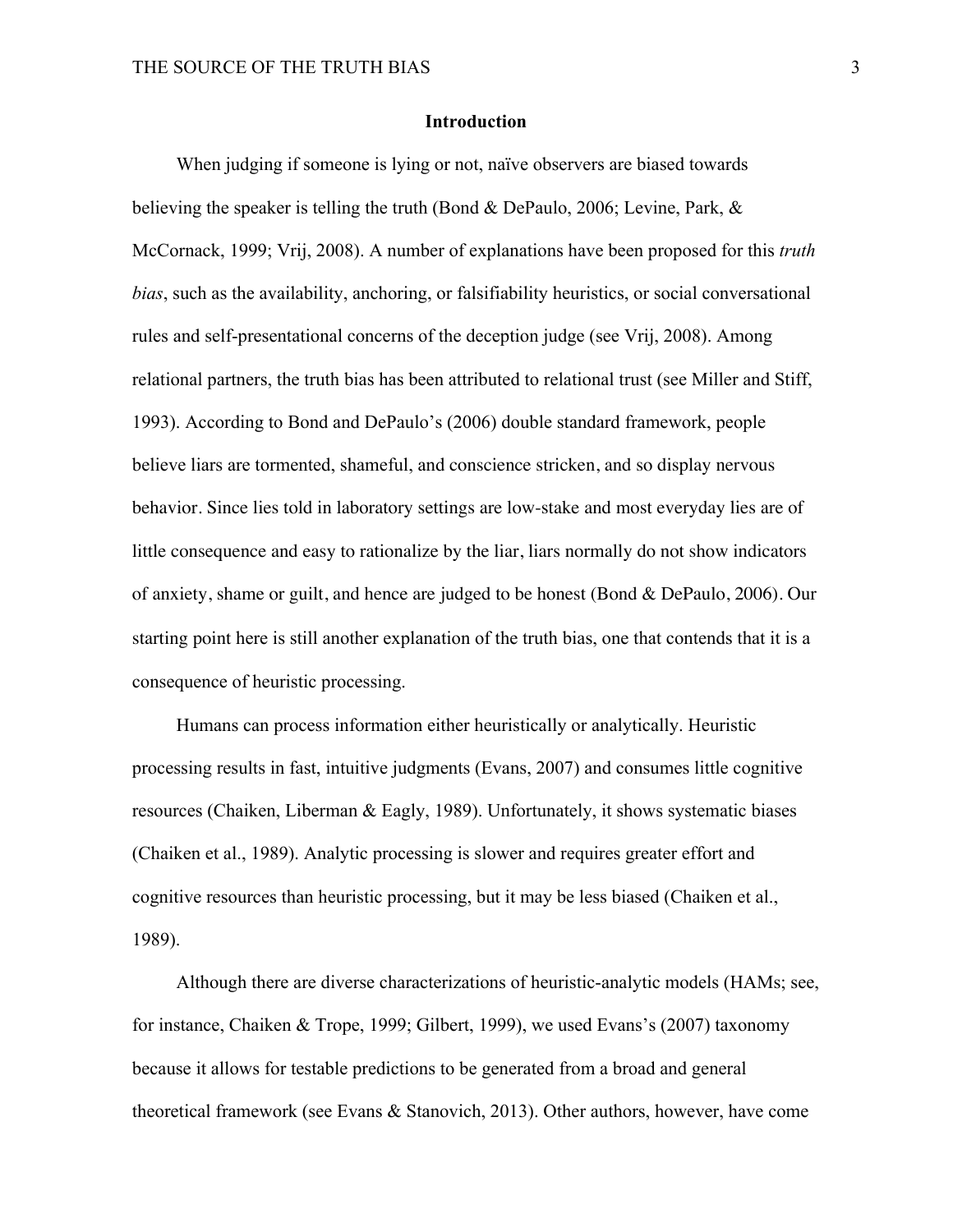to similar classifications (e.g., Gilbert's, 1999, corrective, competitive, and selective designs correspond closely to the three kinds of HAMs proposed by Evans). Evans (2007) identified several general classes of HAMs. The first class, called *default-interventionist models*, claims that heuristic processing is the default processing mode, but it can be interrupted by analytic processing provided enough time is available. The second class, *parallel-competition models*, proposes both heuristic and analytical processes run simultaneously. However, if only a short processing time is available heuristic processing is more likely to be the basis of a judgment. Crucially, in both cases *heuristic processing is more likely with shorter processing times* (Evans, 2007; Kahneman & Frederick, 2002; Stupple & Ball, 2008; see also Thompson, Striemer, Reikoff, Gunter & Campbell, 2003; Trippas, Verde & Handley, 2014).

Unlike analytical processing, heuristic processing might yield truth-biased judgments. According to Gilbert, Krull and Malone (1990), incoming information (e.g., a communication message) is first "represented as true before their validity can be rationally assessed" (p. 611), and "disbelief requires extra effort" (Vrij, 2008, p. 149). While heuristic processing is fast, automatic and immediate, the extra-effort needed to analytically assess a message to see whether it should be disbelieved requires time. Therefore, if processing time is short, then truth judgments will be more likely than if processing time is long.

Research has supported this notion. Interrupting people while they are deciding if a smile is true or false creates a truth bias (Gilbert et al., 1990, Study 2), and time pressure similarly increases the likelihood of believing information (Gilbert, Tafarodi & Malone, 1993). Also, to analytically assess a message enough information must be available; this information may be absent if the message is too short. Because of these reasons, the truth bias should be more pronounced with shorter processing times.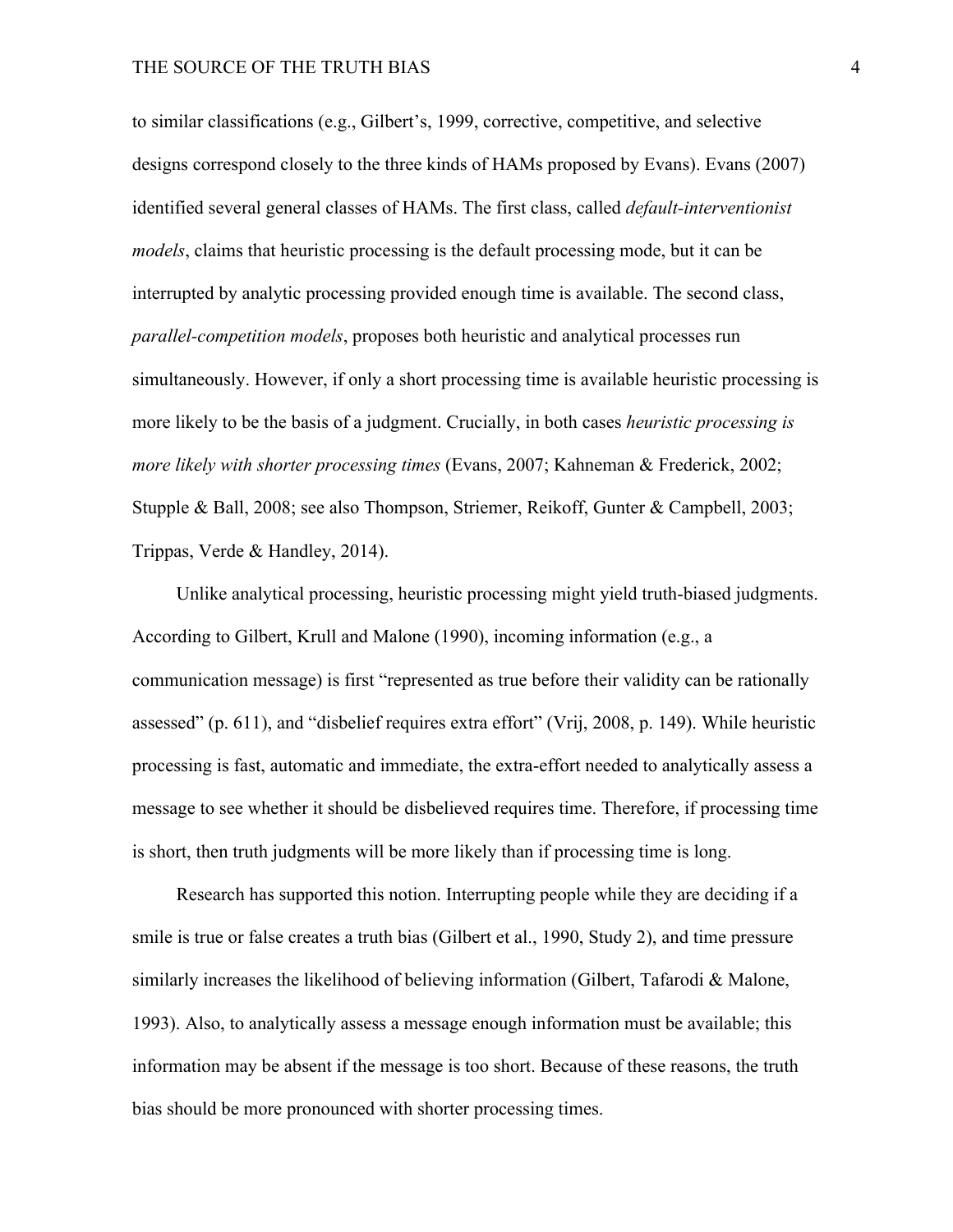Typically, in deception detection research, videotaped truths and lies are shown to observers who have to immediately judge whether each sender in the videotape is lying or telling the truth. Masip, Garrido, and Herrero (2006, 2009, 2010) observed that in many studies the video clips are so brief and potentially uninformative that analytical processing may not happen. They reasoned that this might explain why deception research has typically found a truth bias. Masip et al. conducted two studies in which people watched a video recorded mock crime and then lied/told the truth in answering three questions about the crime. Their answers were videotaped and subsequently shown to raters. The raters judged each speaker's honesty after each of the three responses, aware that any given speaker either always lied or always told the truth across the three responses of their statement. Consistent with a heuristic account, raters were truth biased when judging the speaker's first response, but became less biased when judging the second and third responses.

Although Masip et al. (2010) acknowledged that their results are open to alternative interpretations, they favoured the HAM interpretation. Here we first considered whether the change in bias could be explained simply as a change in the speaker's behaviour, rather than having anything to do with the cognitions of the rater. Having found support for a cognitive account of the bias (Experiment 1), we then moved on to more closely examine two competing cognitive accounts, namely HAM-based (Experiments 1-3) and step-by-step (Experiments 3-4) response mode explanations.

#### **Account 1: Behavioural Explanation**

Labelling excessive truth responding as a "bias" implies it is an erroneous tendency of the rater. Yet the truth "bias" may not be a cognitive bias, but a valid inference made from the available behaviours. That is, it is not the raters who become less truth-biased, but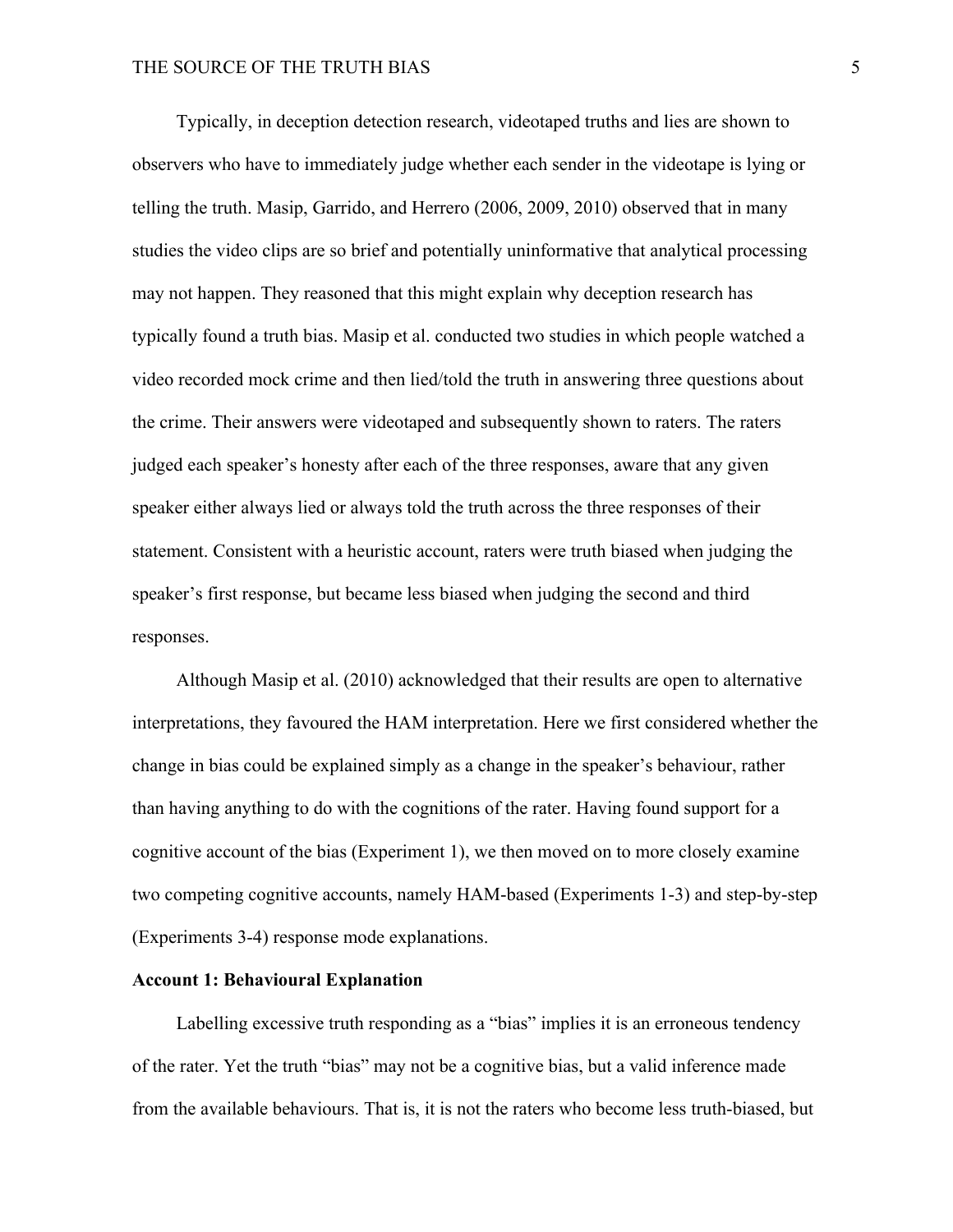#### THE SOURCE OF THE TRUTH BIAS 6

rather the speakers who give off cues that appear less honest. For instance, liars may conceivably become more nervous over time or display suspicious behaviours. Truthtellers, generally confident that "the truth will come out" (Kassin, 2005; Masip & Herrero, 2013), may not. In this case, truth-tellers' behaviours would appear honest across their statement whereas liars would become increasingly unconvincing. This could explain the phenomenon of the truth bias declining over time.

To begin to support a heuristic-analytical account, we had to show that the decline in truth bias occurs independently of the senders' behaviour, i.e., that there is a cognitive component to the bias. We adopted Masip et al.'s (2009) paradigm. Observers watched video-recorded speakers giving three consecutive truthful or deceptive responses to an interviewer's questions. Observers had to indicate whether each speaker was lying or telling the truth after watching each of the three responses. It is important to note the presentation order (order in which each speaker's responses were shown to raters) in Masip et al.'s studies was the same as the recording order (order in which the responses had been recorded). We reversed the presentation order in one condition so that the last *recorded* response was viewed first and vice versa. The behavioural account predicts that in the reverse order the truth bias should *increase* over successive judgments because speakers would appear more honest in their first recorded (last presented) response. The cognitive account predicts that the bias should decline irrespective of condition.

#### **Account 2: Heuristic-Analytic Account**

Masip et al. (2006, 2009) found a decline in the truth bias between each of three speaker's responses. Although the judgment number (1st, 2nd, 3rd) is a proxy of viewing time, some speakers provided lengthy responses whereas others were shorter, and so it is an inaccurate proxy. Analytic processing should intervene at a given *time*, not after a given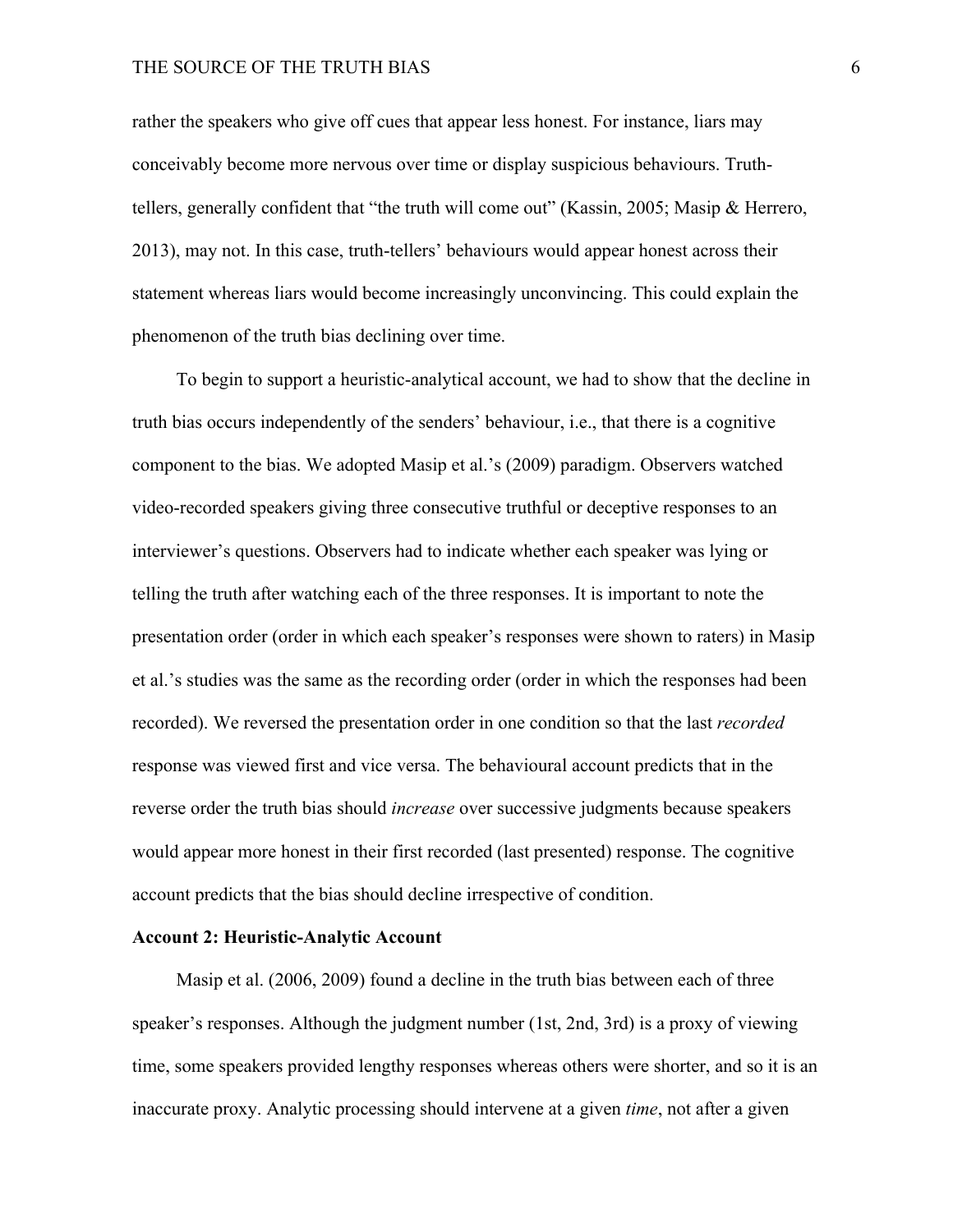#### THE SOURCE OF THE TRUTH BIAS 7

number of ratings: the analytical process either takes longer to engage (defaultinterventionist models) or longer to complete processing (parallel-competitive models) (Evans, 2007). For this reason, we examined the following two issues:

(a) How the total amount of processing time available (i.e., the cumulative speaking time until the end of the third response) influenced bias and accuracy.

(b) How the duration of the first presented response influenced bias and accuracy. This was examined because if the speaker's initial response is particularly long, raters may shift to analytical processing during the first response.

To support a HAM account, the truth bias should decrease and accuracy should increase when there is greater time to process information.

### **Account 3: Step-by-Step Response Mode**

If processing time cannot explain the decline in bias, but judgment number can, then it must be the very act of making multiple judgments that has a causal effect in the decision process. Granhag and Strömwall (2001a) showed that raters who made a judgment after watching an interview and another judgment after watching two subsequent interviews were more accurate than those who only made a single judgment after watching all three interviews. Importantly, in these two conditions the total viewing time was identical. The authors explained the improved accuracy in terms of assessment through a *step-by-step response mode* (making repeated assessments of veracity) instead of an *end-of-sequence response mode* (making just one final assessment). By reflecting on previous decisions in light of new information, observers using a step-by-step response mode could attain greater accuracy.

By examining the impact of viewing duration on truth judgments and accuracy, we also sought to test the influence of judgment time separately from the act of making a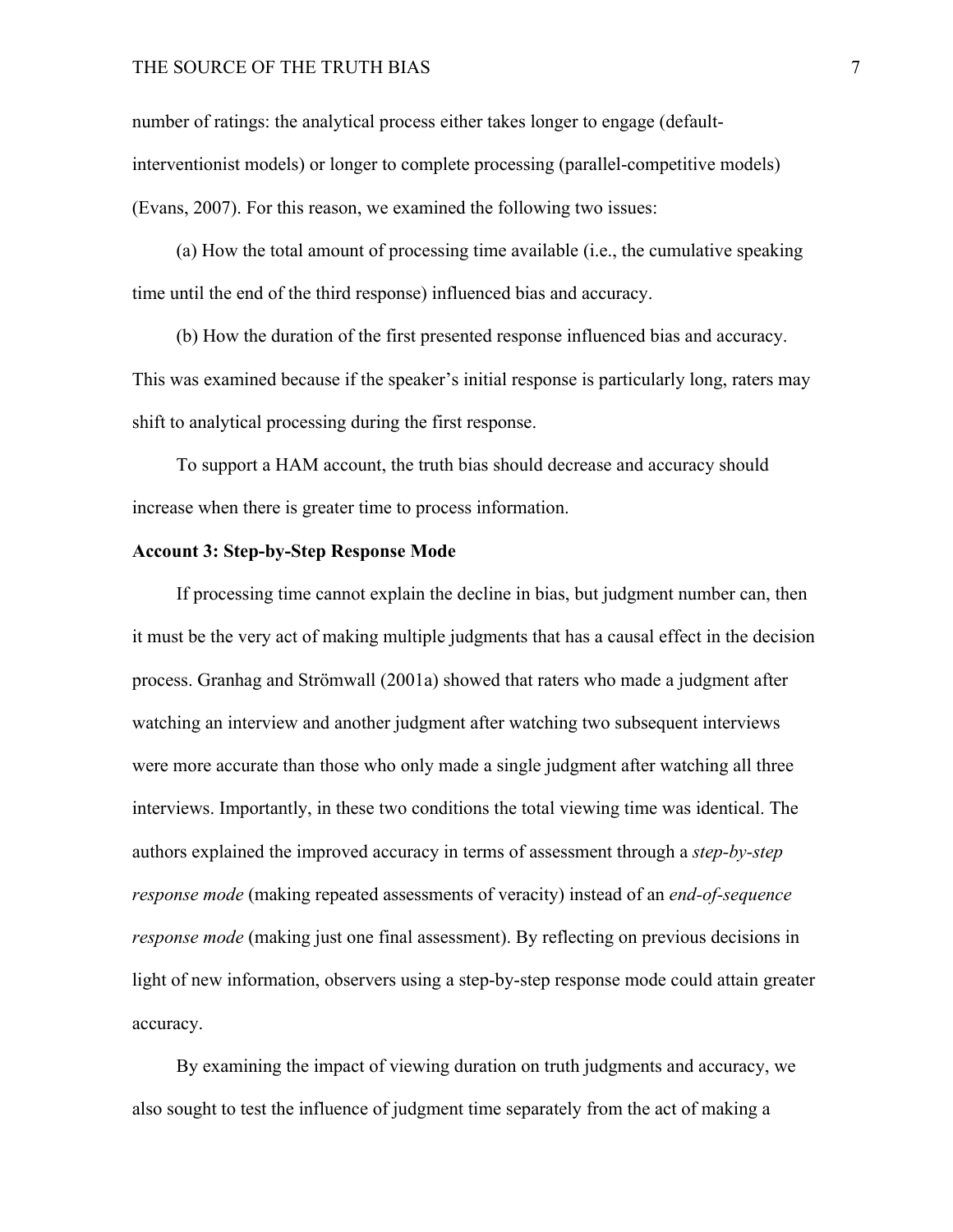judgment. To support a step-by-step response mode account, a decline in biased responding should be evident across the multiple ratings, but it should be independent of the time the rater had to process the information.

In summary, we addressed three potential explanations for the decline in truth judgments across a speaker's statement. The first explanation proposes it may be that speakers appear more deceptive over time (the behavioural account), meaning the bias shift is attributable to speakers' actions, not to the raters' processing style. If there is a cognitive component to the bias, there are two additional explanations. The second, currently favoured explanation is that the truth bias reflects a shift from heuristic to analytical processing (the HAM account). In this case, the decline should be related to the amount of processing time available. The third explanation suggests it is the act of making multiple judgments that causes the decline in bias (the step-by-step account).

#### **EXPERIMENT 1**

In line with Masip et al*.* (2006, 2009, 2010) and with a cognitive account of the bias, we predicted:

(a) That *the proportion of truth judgments* (PJT) would decline over successive ratings irrespective of whether the speaker's first or last recorded response was presented initially.

(b) That *accuracy* would improve over successive ratings.

Because using the point of judgment may not be a valid proxy of time, we also examined:

(c) The *cumulative duration* of the speaker's responses until the moment of rating.

(d) The influence of the *duration of the speaker's first presented response* on raters' PJT and accuracy.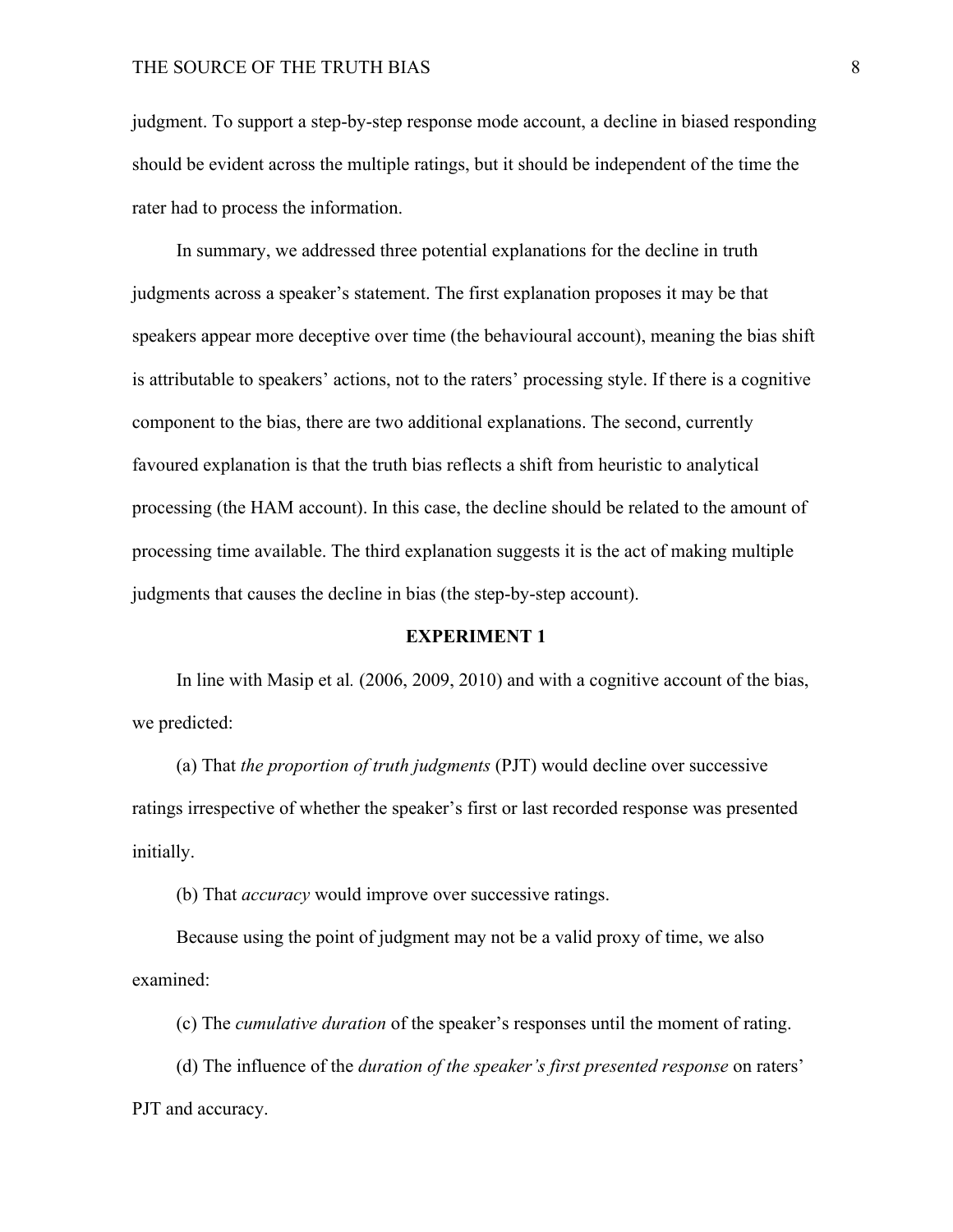In both cases, longer durations were expected to yield a smaller PJT and greater accuracy rates.

#### **Method**

Eighty-three psychology undergraduates (66 female; age  $M = 20.75$ ,  $SD = 0.20$ , range: 18 - 35) participated.

#### **Materials**

The video stimulus set was adopted from Masip et al. (2006, 2009). Speakers (*n* = 24) were shown one of two videotapes with a scene depicted by three characters. The videotapes displayed either an attempted or successfully completed theft. After viewing the footage, speakers were interviewed twice about the actions of each character in the videotape. They had to respond honestly during one interview and deceptively during the other. Both interviews had the same questions, which were: "Describe in detail what the man with a moustache [man in a suit/woman] did; I remind you that you have to tell the truth [lie]". Question order, whether the speaker lied/told the truth first, and mock-crime videotape were counterbalanced. Later, the 48 video-recorded interviews (24 truthful and 24 deceptive) were divided into four video sets with six liars and six truth tellers in each set. The same speaker never appeared lying and telling the truth in the same set. For the current study, we selected the video set that achieved PJT and accuracy ratings most representative of the overall results in Masip et al.'s (2009) research (Video Set A1). Further details can be found in Masip et al. (2006). The first recorded response lasted on average 50 s, Response 2 averaged 37 s and Response 3 averaged 39 s. Duration differences were not statistically significant,  $F(2, 35) = 0.26$ ,  $p = .776$ ,  $\eta_p^2 = 0.01$ .

Two versions of Video Set A1 were created. In the first version (used in the *direct viewing condition*) the three responses of each speaker were presented in the same order in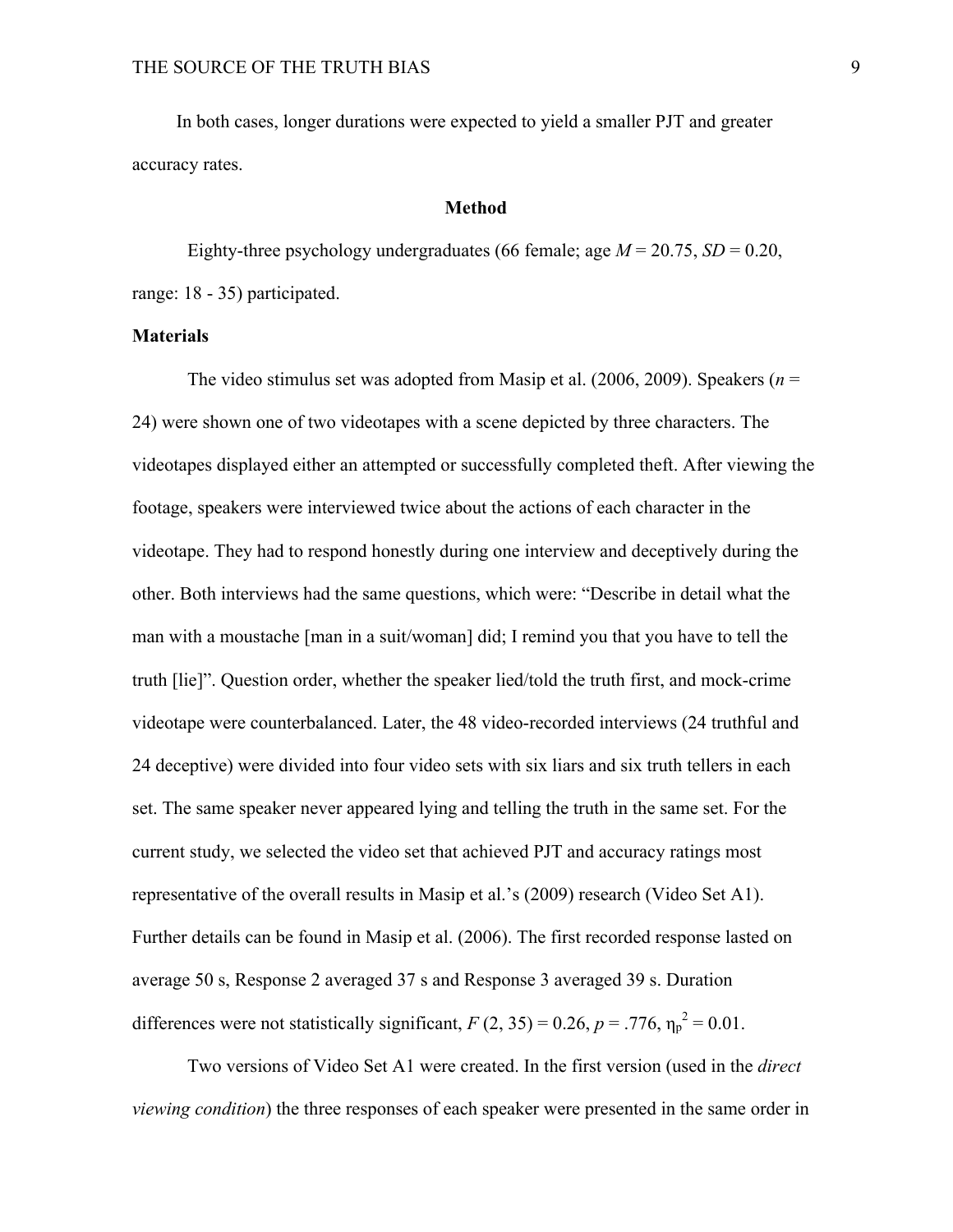which they had been recorded. In the second version (used in the *reverse viewing condition*) the speaker's third recorded response was presented first, followed by the second recorded response, and then by the first one.

#### **Design and Procedure**

Participants were allocated randomly to the direct  $(n = 44)$  or reverse viewing condition  $(n = 39)$ . Sex and age distributions did not differ substantially between conditions. The procedure replicated Masip et al.'s (2009), with the exception of the viewing direction manipulation.

Groups of participants took part in two sessions per condition. They were apart so they could not see each other's responses. Instructions explained they would see 12 speakers, that each speaker provided a single statement based on a videotaped event, that each statement consisted of three responses, and that a statement was either deceptive or truthful across the three responses. After each response, the video was stopped and the participants marked in a booklet their lie-truth judgment and their confidence (on a 1-to-7 scale, with higher values indicating more confidence). Raters were explicitly told that in judging each speaker's 2nd or 3rd response they were free to either make the same judgment or to change it if they changed their opinion. In analysing the data we examined the changes in the raters' judgments across the three responses of each sender, not across different senders, statements, or topics. In other words, the primary independent variable was the speaker's response (1st, 2nd, 3rd), not statement number (1 through 12).

The PJT and accuracy scores were the dependent variables. These measures are typically used in lie detection research. But because they share variance, we also used nonparametric signal detection measures  $B^{\prime\prime}$ <sub>D</sub> and A<sup> $\prime$ </sup> to measure the effects of response bias and accuracy independently of each other (see the Appendix for more information).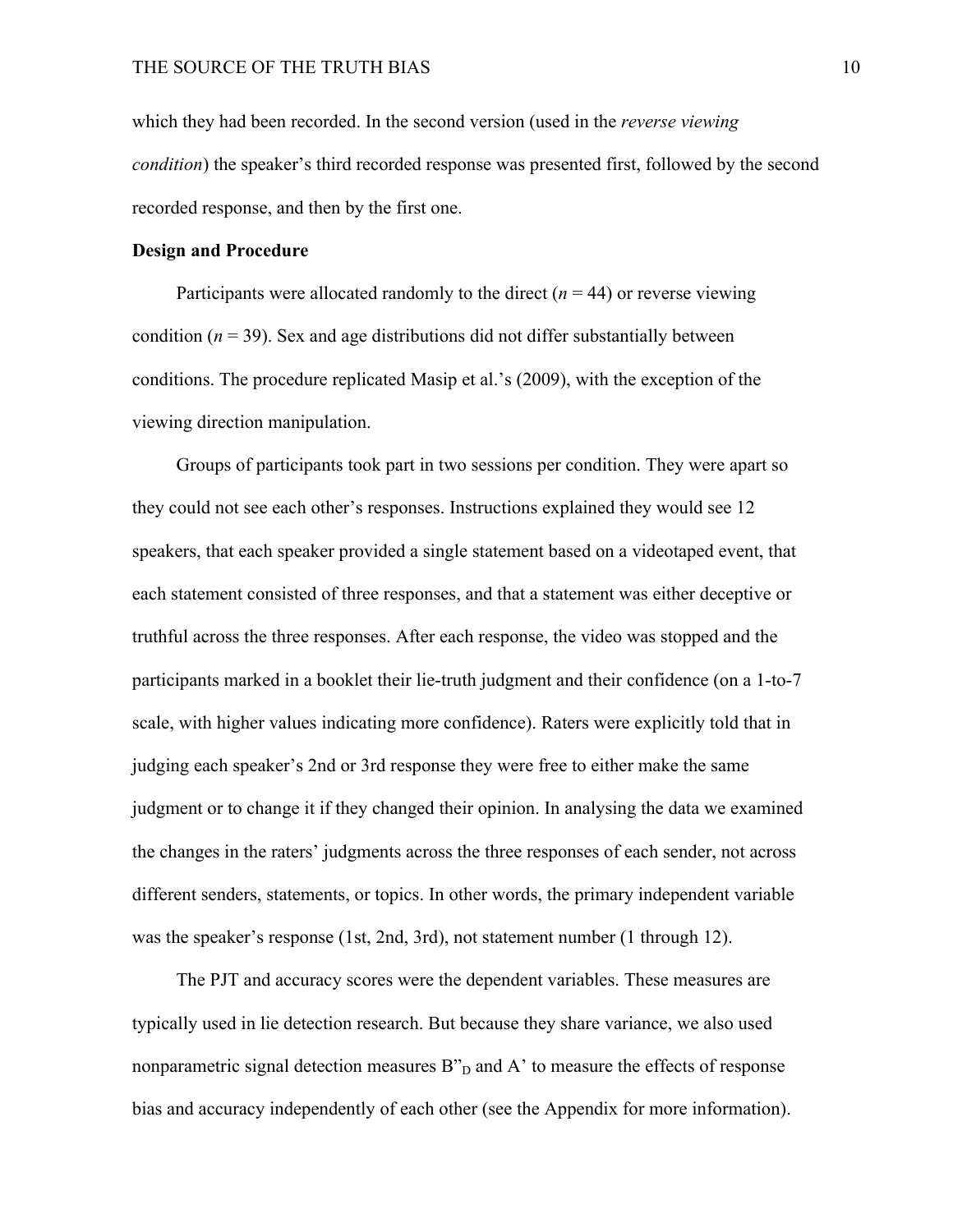Greenhouse Geisser corrections were used in all instances where assumptions of sphericity were violated.

#### **Results**

## **Testing the Behavioural Account**

Two 2 (Veracity: truthful/deceptive statement) x 3 (Presented Response: 1st/2nd/3rd) x 2 (Viewing Direction: direct/reverse) Analyses of Variance (ANOVAs) with repeated measures on the first two variables were conducted. The first ANOVA on the PJT revealed truthful statements were more often judged truthful  $(M = .62, SD = .02)$  than deceptive statements ( $M = .53$ ,  $SD = .02$ ),  $F(1, 81) = 16.55$ ,  $p < .001$ ,  $\eta_p^2 = 0.17$ . A significant main effect of presented response,  $F(1.62, 131.58) = 21.20, p < .001, \eta_p^2 = 0.21$ , reflected a decrease in truth judgments over time that was significant between the first  $(M = .61, SD =$ .16) and the second ( $M = .56$ ,  $SD = .16$ ) and between the first and the third ( $M = .54$ ,  $SD =$ .17) response of the speakers ( $t$  (82) = 3.48,  $p < .001$ ,  $d = 0.40$ , and  $t$  (82) = 4.08,  $p < .001$ ,  $d$  $= 0.46$ , respectively), but not between the second and third responses,  $t(82) = 0.60$ ,  $p =$ .155,  $d = 0.08$ . A linear contrast analysis found a linear effect of presented response,  $F(1)$ , 246) = 8.88,  $p = .003$ ,  $\eta_p^2 = 0.04$ , but no quadratic effect,  $F(1, 246) = 1.26$ ,  $p = .262$ ,  $\eta_p^2 =$ 0.01. The Presented Response x Viewing Direction interaction was not significant, *F* (1.62,  $131.58$ ) = 2.71,  $p = .081$ ,  $\eta_p^2 = 0.03$ , indicating that the PJT decreased over time regardless of the order in which the responses and their corresponding behaviours were presented (separate analyses for each viewing direction condition indeed revealed that the effect of presented response was significant for both the direct,  $F(1.58, 68.02) = 5.36, p = .011, \eta_p^2$  $= 0.11$ , and the reverse condition, *F* (1.66, 63.09) = 16.13, *p* < .001,  $\eta_p^2 = 0.30$ ). No other main effects or interactions were statistically significant. These findings support a cognitive rather than a behavioural influence on judgments.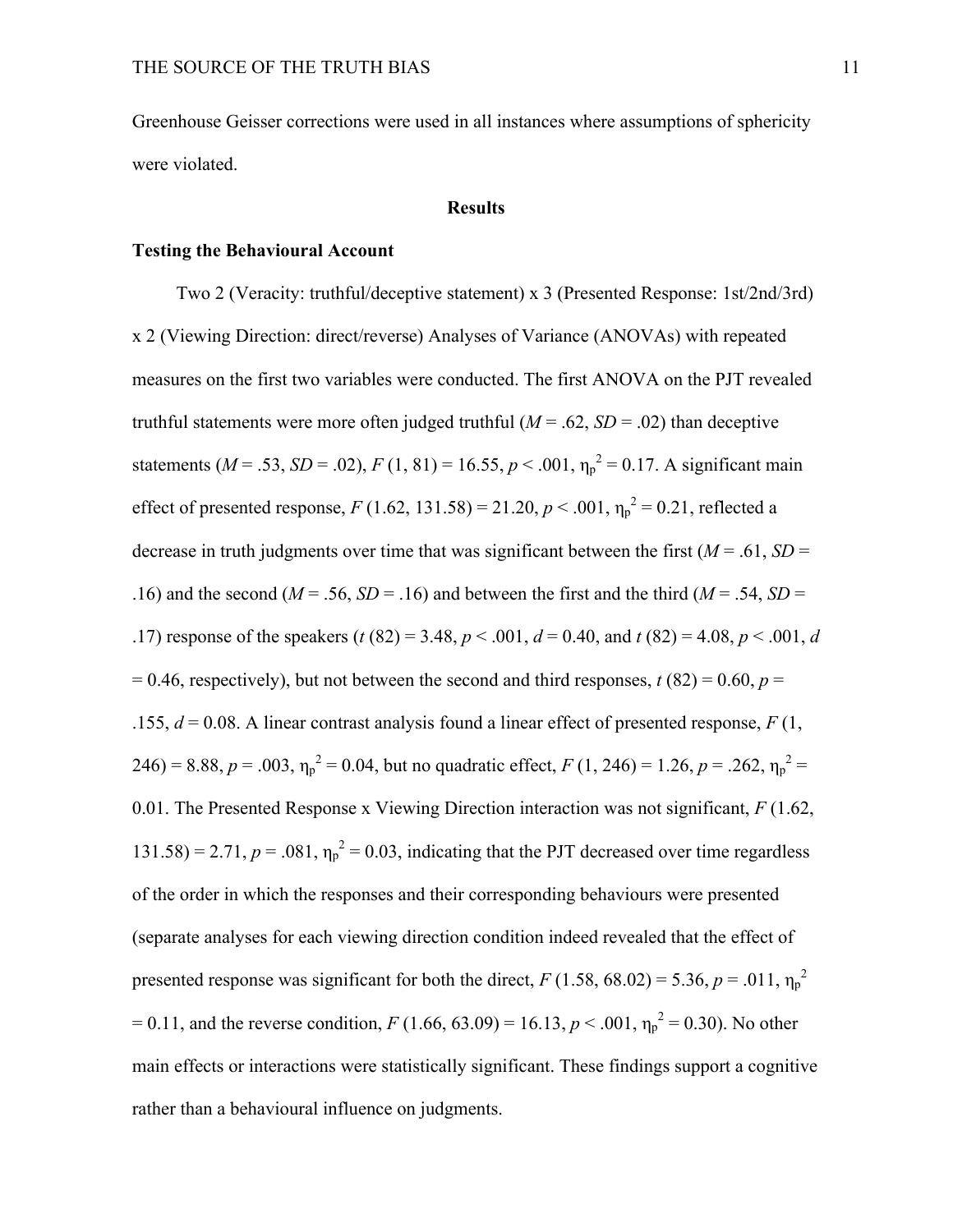The second ANOVA on accuracy scores revealed accuracy was greater for truths (*M*  $= .62$ , *SD* = .02) than for lies (*M* = .48, *SD* = .02), *F* (1, 81) = 20.64, *p* < .001,  $\eta_p^2 = 0.20$ . This was moderated by the presented response,  $F(1.62, 131.58) = 21.20, p < .001, \eta_p^2 =$ 0.21. When judging truths, accuracy was higher for the first than for the second,  $t(81) =$ 3.58,  $p < .001$ ,  $d = 0.34$ , and third presented responses,  $t(81) = 4.05$ ,  $p < .001$ ,  $d = 0.37$ . In contrast, when judging lies accuracy was lower for the first than for the third presented response,  $t(81) = 3.79$ ,  $p < .001$ ,  $d = -0.34$ . No other main effects or interactions were significant.

**Additional analyses**. A decrease in bias could cause a decrease in accuracy. To separate the effects of accuracy and bias, we used signal detection measures. A 3 (Presented Response) x 2 (Viewing Direction) ANOVA on  $B_{D}^{n}$  yielded a significant main effect of presented response,  $F(1.53, 123.82) = 17.96$ ,  $p < .001$ ,  $\eta_p^2 = .181$ . The truth bias declined between the first ( $M = .39$ ,  $SD = .47$ ) and both the second ( $M = .21$ ,  $SD = .48$ ),  $t(81) =$ 4.16,  $p < .001$ ,  $d = 0.38$ , and third rating ( $M = .14$ ,  $SD = .52$ ),  $t(81) = 4.85$ ,  $p < .001$ ,  $d =$ 0.50, but not between the second and third ratings,  $t(81) = 2.10$ ,  $p = .105$ ,  $d = 0.14$ . The Presented Response x Viewing Direction interaction predicted by the behavioural account was not significant, *F* (1.53, 123.82) = 2.31,  $p = .116$ ,  $\eta_p^2 = 0.03$ . A similar ANOVA on A' revealed no significant effects on accuracy.

We wanted to make sure the lack of a Presented Response x Viewing Direction interaction on the PJT reflected the real absence of an effect rather than a lack of statistical power. We calculated a Bayes Factor using a Cauchy prior distribution with a scaling factor for the fixed effects of 0.5 over the standardised effect sizes, and a scaling factor of 1.0 for the nuisance variables. We compared a complex model with the Presented Response x Viewing Direction interaction with a simpler model without this interaction (see the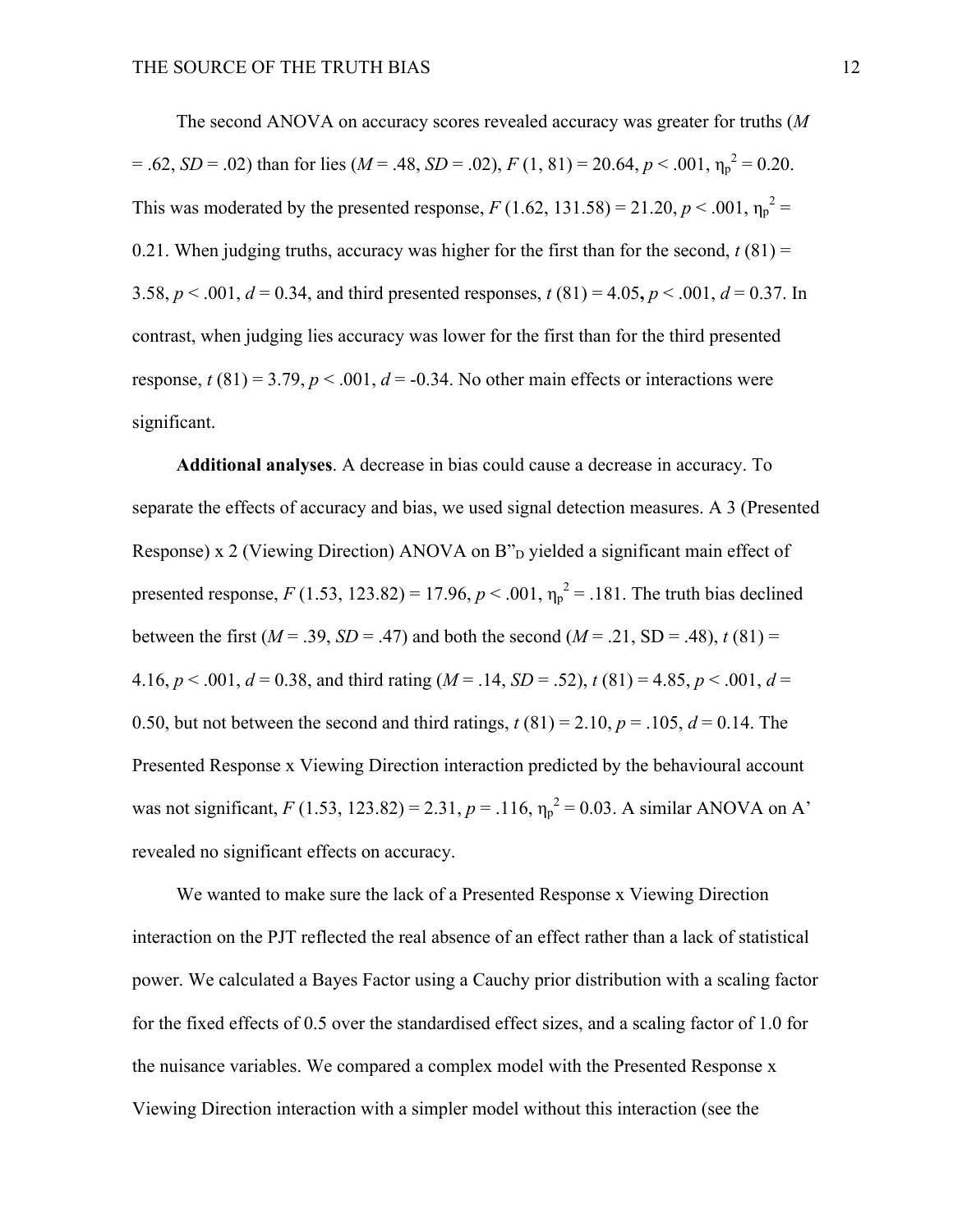#### THE SOURCE OF THE TRUTH BIAS 13

Appendix for motivation of the scaling factor and for details on model specification). The analysis revealed that in order to prefer the more complex model we would need prior odds favouring it greater than about 45. This strongly supported the true lack of an interaction effect. A Bayes factor calculated in the same way for accuracy scores revealed that the data were 100 times more likely under the null hypothesis.

**Summary**. The bias decreased over successive judgments regardless of whether the statements were presented in the recorded order or in the opposite order, suggesting the decrease cannot be explained by changes in the speakers' behaviours over consecutive answers.

## **Testing the Default-Interventionist and Parallel-Competition Models**

Because the data were not easily amenable to traditional *F*-tests, a model comparison approach was used to assess the effect of *cumulative viewing time* on bias and accuracy. Two generalised logistic mixed-effects models (GLMEMs) were created, one with all the manipulated variables and the other additionally including the fixed effect of Cumulative Viewing Time. A significant difference in the predictive ability of these two models would indicate that the addition of cumulative viewing duration significantly improved the fit of the data. It did not, neither for the PJT,  $\chi^2(1) = 0.03$ ,  $p = .861$ , nor for accuracy,  $\chi^2(1) =$ 1.22,  $p = 0.290$ . The simpler model without viewing time is preferred.

Similarly, the duration of the *first presented response* could predict neither the PJT,  $\chi^2$  $(1) = 0.77, p = .381$ , nor accuracy,  $\chi^2(1) = 0.67, p = .411$ , in judging that response.

### **Discussion**

Experiment 1 established the change in bias is attributable to the rater, not to a change in the speakers' behaviour. Consistent with both HAM and step-by-step response mode explanations, there was initially a high truth bias that decreased over successive judgments,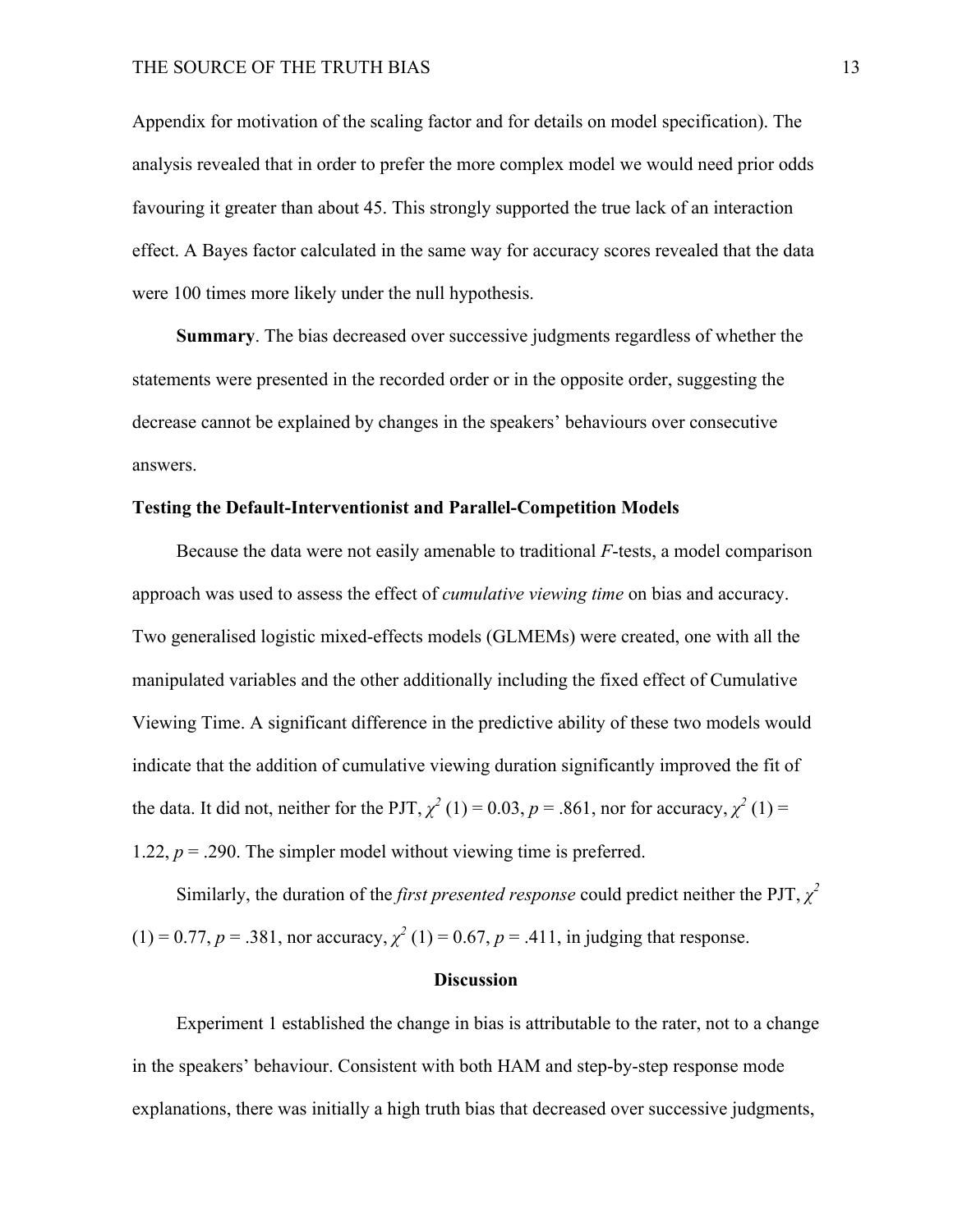regardless of the order the responses were presented. Overall accuracy did not change over ratings.

Is the decrease in bias caused by the act of making multiple judgments (step-by-step account), or by the amount of time raters have to process the information (HAM account)? Consistent with research in persuasion (Thompson et al., 2003; see also Johnson-Laird & Byrne, 1993) and contrary to a time-based HAM, processing time could not predict how likely people were to believe speakers were telling the truth; thus, it appears that the act of rating over several occasions reduces the truth bias. However, the present findings do not allow us to dismiss HAMs altogether. We must consider a third class of HAMs identified by Evans (2007), *pre-emptive conflict resolution models*.

### **EXPERIMENT 2**

Pre-emptive conflict resolution models do not propose that analytical processing will be seen only late in the judgment process. Instead, they propose a "decision" is made at the outset as to whether heuristic or systematic processing will be used (Evans, 2007). Different communication channels make different demands on cognitive resources, thereby making heuristic or analytic processing more likely. Visual cues are easier to process and require fewer cognitive resources; therefore, they can be processed heuristically (Reinhard, 2010; Reinhard & Sporer, 2008, 2010; Stiff et al., 1989). Verbal cues require greater cognitive resources (Gilbert & Krull, 1988); therefore, analytical processing is needed to process these cues (Chaiken, 1980; Reinhard, 2010; Reinhard & Sporer, 2010). If the truth bias results from heuristic processing, then visual cues should yield more of a *truth bias* than verbal cues (Burgoon, Blair & Strom, 2008). Further, because analytical processing takes a systematic approach towards forming judgments, *accuracy* should be higher when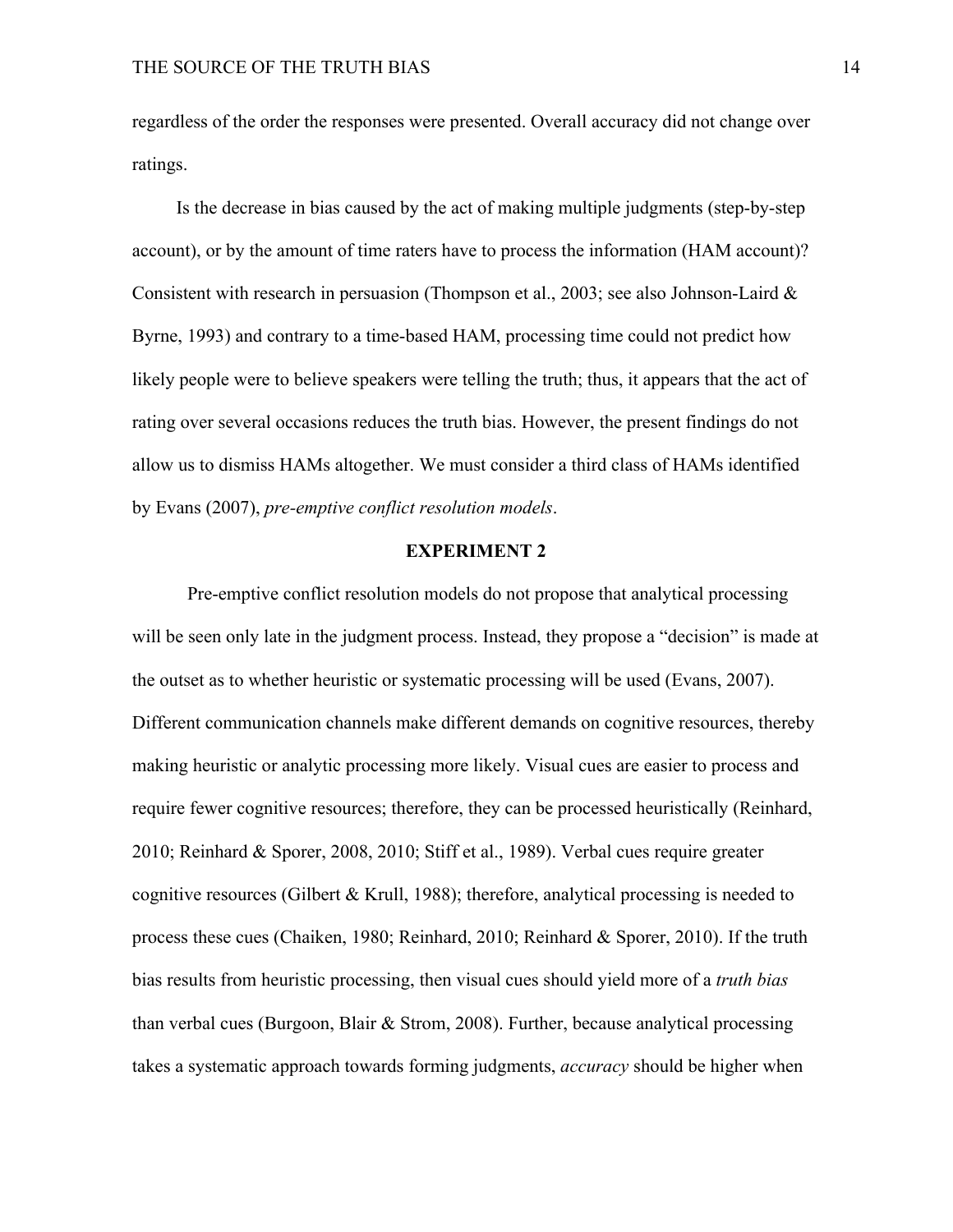verbal cues (processed analytically) are available (Reinhard, 2010; Reinhard & Sporer, 2008).

We tested whether the findings from Experiment 1 would change depending on the communication channel. Data from the direct-viewing, audio-visual condition of Experiment 1 were compared with data from similar participants with access to only visual (video condition) or only audio (audio condition) information from the same videotape. Consistent with HAMs, we predicted that:

(a) More truth judgments would be made in the video (because heuristic processing would be engaged) than in the audio condition (systematic procession), with the audiovisual condition located between these.

(b) Accuracy would be lowest in the video condition and highest in the audio condition.

(c) The decrease in truth judgments would be weakest in the video condition – because switching to systematic processing would be difficult with no revealing verbal information available– and strongest in the audio condition.

(d) Accuracy would increase over consecutive judgments primarily in the audio condition, but not in the video condition.

#### **Method**

Psychology undergraduates were allocated to the video (*n* = 22; 15 female; age *M* = 20.55, *SD* = 4.18), audio (*n* = 27; 17 female; age *M* = 20.33, *SD* = 2.24) or audio-visual conditions ( $n = 24$ ; 15 female; age  $M = 20.21$ ,  $SD = 2.32$ ; data of these participants came from Experiment 1; they were in the first group in the direct-viewing condition). Sex and age distributions did not differ between the groups.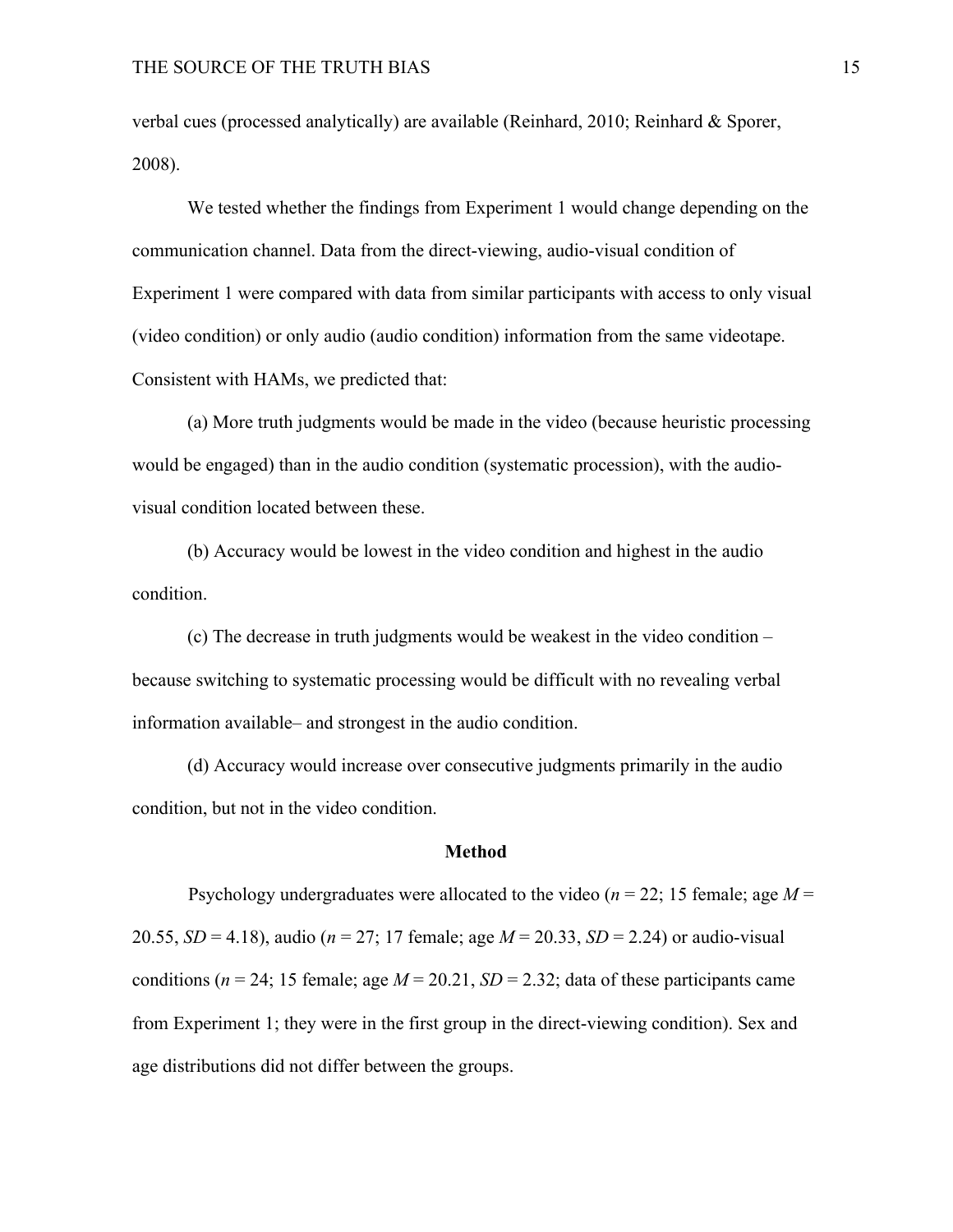The procedure closely followed Experiment 1, except for the modality manipulation and the fact that only the direct viewing direction videos were used.

## **Results**

## **Truth Bias**

A 2 (Veracity: truthful/deceptive statement) x 3 (Response: 1st/2nd/3rd) x 3 (Channel: video/audio/audio-visual) mixed ANOVA with repeated measures on the first two variables was run on the PJT. The PJT decreased over successive ratings *F* (1.74, 121.55) = 7.10,  $p = .002$ ,  $\eta_p^2 = .092$  (Table 1), but contrary to predictions, neither the channel main effect,  $F(2, 70) = 2.70$ ,  $p = .074$ ,  $\eta_p^2 = .072$ , nor the Response x Channel interaction were significant either, *F* (3.47, 121.55) = 1.10, *p* = .357,  $\eta_p^2$  = .030. The reduction in the PJT was weakest in the video condition, as predicted, for which none of the pairwise comparisons were significant (see Table 1). A Response x Channel ANOVA run on B"<sub>D</sub> confirmed these findings, and Bayes factors (with the data shifting plausibility towards the null by a factor of 18; see Appendix for details) provided strong evidence against the alternative hypotheses (these analyses are available from the first author).

Replicating Experiment 1, a GLMEM with maximal random effects determined that cumulative viewing duration could not add any predictive value to the model in fitting the PJT,  $\chi^2$  (1) = 0.07, *p* = .790, in either the video,  $\chi^2$  (1) = 0.17, *p* = .680, or audio channels,  $\chi^2$  $(1) = 0.08$ ,  $p = .772$ . Similarly, there was no significant effect of duration on the PJT to *the first* response,  $\chi^2$  (1) = 0.82, *p* = .364, regardless of whether only video,  $\chi^2$  (1) = 1.11, *p* = .293, or only audio information was present,  $\chi^2$  (1) = 0.82, *p* = .366. In each case, the simpler model should be preferred.

#### **Accuracy**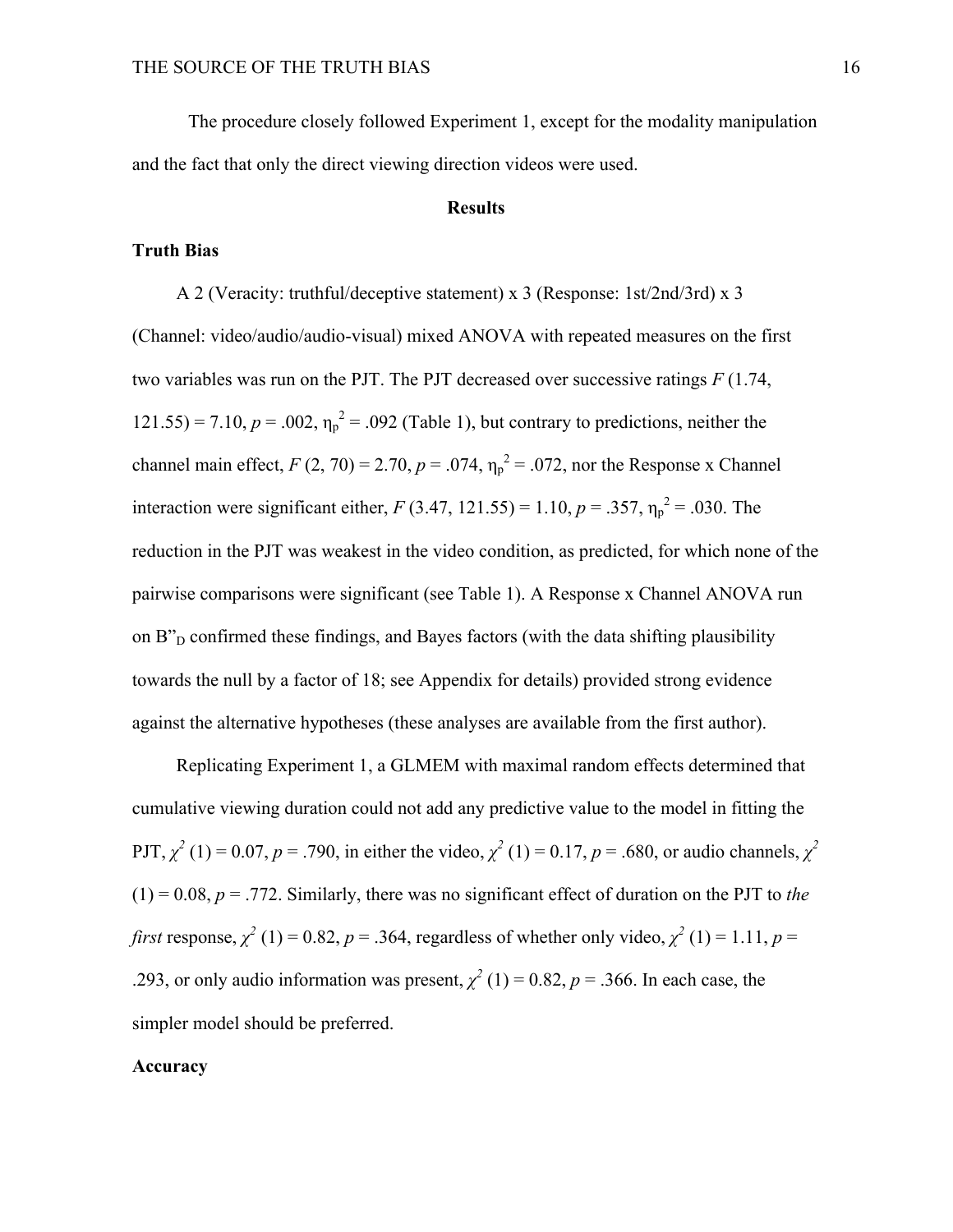A similar ANOVA on accuracy revealed that raters were more accurate in judging truths (*M* = .58, *SD* = .02) than lies (*M* = .46, *SD* = .02), *F* (1, 70) = 14.90, *p* < .001,  $η<sub>p</sub><sup>2</sup>$  = .175. This was moderated by Response,  $F (1.73, 121.43) = 8.81, p = .001, \eta_p^2 = .112$ . Accuracy for lies increased between the 1st and the 2nd response but not further, while accuracy for truths decreased non-significantly throughout successive ratings (Table 2). Neither the channel main effect,  $F(2, 70) = 0.85$ ,  $p = .431$ ,  $\eta_p^2 = .024$ , nor the Channel x Response interaction,  $F(3.57, 125.06) = 0.78$ ,  $p = .526$ ,  $\eta_p^2 = .022$ , were significant. A Response x Channel ANOVA run on A' yielded no significant effects, and Bayes factors (shifting the odds in favour of the null by a factor of 2.59) provided evidence against the alternative hypotheses (analyses available from the first author).

GLMEM comparisons found that cumulative viewing duration could not predict accuracy,  $\chi^2$  (1) < 0.02, *p* = .878, in either the audio,  $\chi^2$  (1) < 0.01, *p* > .999, or video conditions,  $\chi^2$  (1) = 0.04, *p* = .840. Again, the duration of the first portion of the statement could not predict accuracy when rating the first response,  $\chi^2$  (1) = 2.12, *p* = .145. If only audio information was available, the duration of the first response could predict accuracy,  $\chi^2$  (1) = 5.90, *B* = 0.01, *p* = .015, but if only video information was presented it could not,  $\chi^2$  $(1) = 1.21, p = .272.$ 

#### **Discussion**

There was little support for a heuristic processing account of the truth bias: accuracy and bias were similar across all three cue-type conditions, and changes over successive ratings did not match HAM-based predictions (Evans, 2007). Also, the truth bias did not decline with longer viewing times, as would be expected by the two classes of HAM that claim a shift from heuristic to analytical processing over time. Equally, accuracy could not be predicted from viewing time, with the only exception of the audio condition. This latter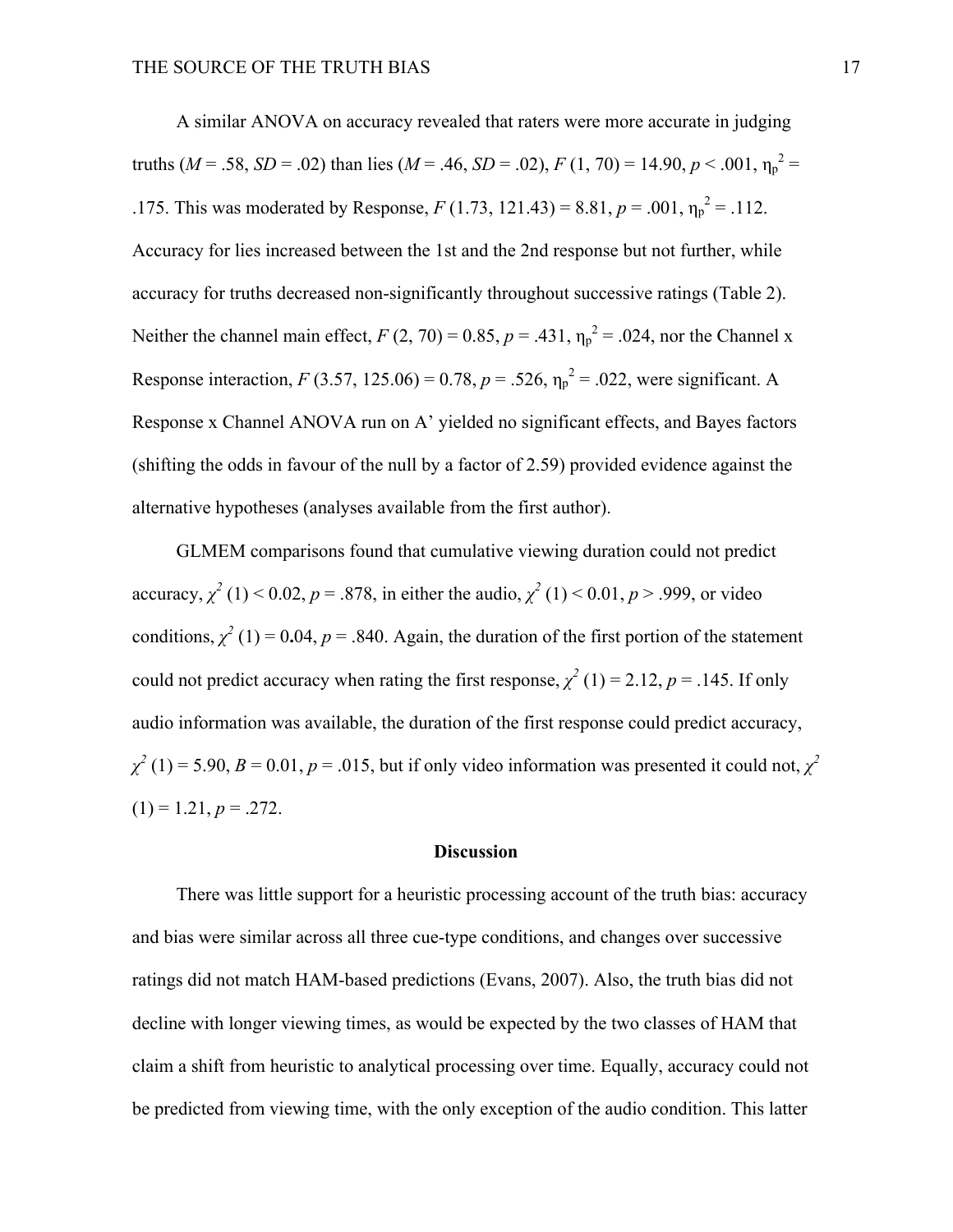finding may look consistent with an HAM, but HAMs explicitly predict a reduction in bias when switching to analytical processing; this was not supported across Experiments 1 and 2.

The present findings question both the behavioural account (Experiment 1) and the HAM account (Experiments 1 and 2), and are consistent with a step-by-step account: it is the number of judgments made, not the amount of processing time, what explains the shift in bias. In Experiment 3, we directly contrasted the predictions of the HAM and the stepby-step accounts.

#### **EXPERIMENT 3**

According to a HAM, when using very short clips bias would be high and accuracy low because time is needed for an analytical process to run to completion. For instance, interrupting participants' processing leads to truth biased responding (Gilbert et al., 1990), potentially indicative of heuristic processing. But according to a step-by-step account there should be a progressive decrease in bias regardless of whether the clips are long or short.

In Experiment 3, we used short (8 s) segments of each of the senders' responses. If the decrease in bias is detected with 8 s responses, this will be the result of making repeated judgments rather than of switching from heuristic to systematic processing. We also used a long clips control condition.

#### **Method**

Eighty-two undergraduates (63 female; age  $M = 19.29$ ,  $SD = 3.22$ , range 18 - 36 years) participated in this experiment in the context of a Social Psychology lecture.

#### **Materials and Procedure**

The booklet and stimulus material used in Experiments 1 and 2 were employed. The procedure followed Experiment 1, except here all participants watched the speakers'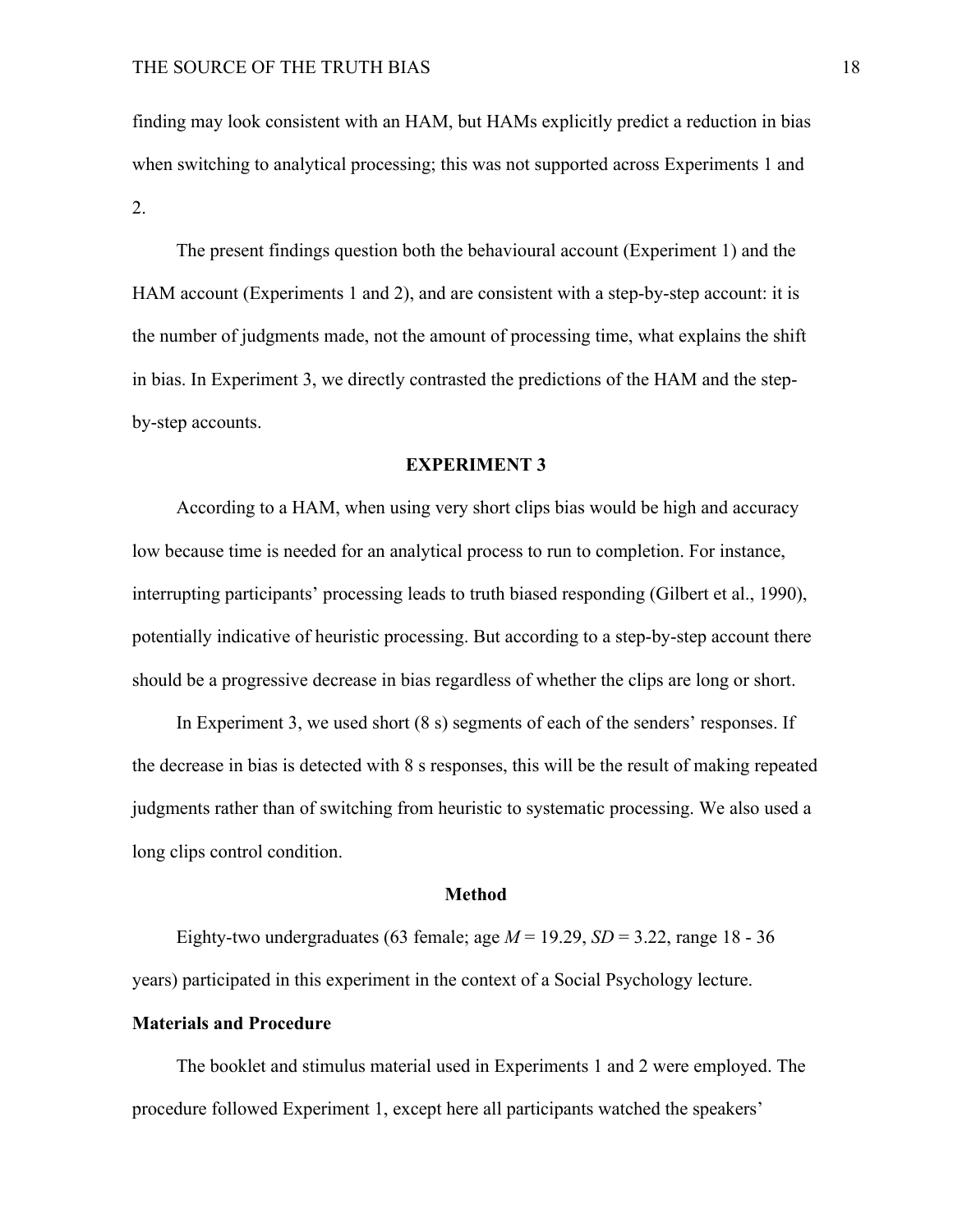responses in the recorded order and viewed either the full-length responses of each speaker (*long clips* condition, *n* = 49 participants) or only the first 8 s of each response (*short clips*  condition,  $n = 33$ ). Sex and age distributions did not differ significantly between the two conditions.

### **Results**

Analyses were run on the PJT and  $B_{D}^{n}$  to assess bias, as well as on accuracy scores and A' to assess accuracy. In order to avoid unnecessary reiteration and complexity, only the analyses of the signal detection theory measures are presented here. They were preferred because of the independence of  $B_{D}^{n}$  and A' and because they are simpler. Both sets of analyses tell the same story. Missing analyses are available from the first author.

## **Truth Bias**

A 3 (Response: 1st/2nd/3rd) x 2 (Clip Length: short/long) ANOVA on  $B_{D}^{n}$  scores revealed a significant main effect of response,  $F(1.62, 129.58) = 4.63$ ,  $p = .017$ ,  $\eta_p^2 = 0.06$ . The truth bias declined form the first  $(M = .22, SD = .52)$  to the third response  $(M = .06, SD)$  $(6.52)$ ,  $t(81) = 2.51$ ,  $p = .042$ ,  $d = 0.81$ . Neither the main effect of clip length nor the predicted Response x Clip Length interaction were significant, both *p*s > .143. Thus, response bias declined across the statement regardless of clip length.

A Bayes factor with all the variables in the preceding ANOVA revealed that in order to prefer a model with the interaction term over a model without it we would need prior odds greater than 2.9 favouring it. This offered moderate support for the null hypothesis of no interaction effect, supporting the step-by-step account.

## **Accuracy**

Another Response x Clip Length ANOVA was conducted on A' scores. The response main effect was significant,  $F(1.97, 157.45) = 10.96$ ,  $p < .001$ ,  $\eta_p^2 = 0.12$ , but it also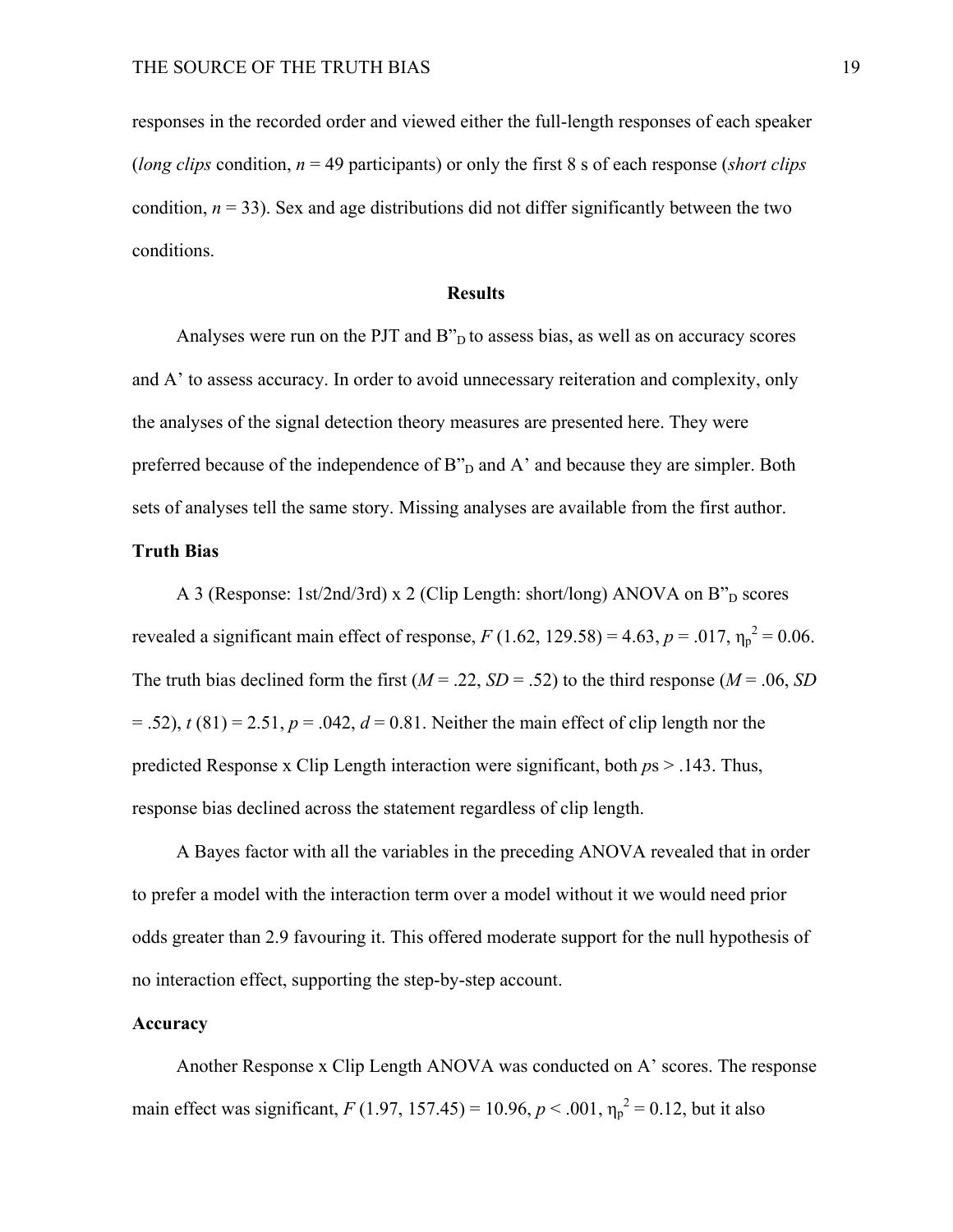interacted with clip length,  $F(1.97, 157.45) = 9.81, p < .001, \eta_p^2 = 0.11$ . When rating long clips, accuracy did not change significantly across responses ( $M = .60$ ,  $SD = .20$ ;  $M = .57$ ,  $SD = .19$ ; and  $M = .62$ ,  $SD = .18$ ; for the 1st, 2nd, and 3rd response, respectively), all  $ps >$ .181. For short clips, there was an increase in accuracy from the first  $(M = .45, SD = .20)$  to the second response  $(M = .59, SD = .19)$ ,  $t(32) = 4.06$ ,  $p < .001$ ,  $d = 0.72$ , with no further increase (for the third response,  $M = .63$ ,  $SD = .18$ ). The main effect of clip length was not statistically significant,  $F(1, 80) = 1.12$ ,  $p = .294$ ,  $d = 0.24$  (for short clips:  $M = .56$ , *SD* = .16; for long clips:  $M = .60$ ,  $SD = .15$ ).

In summary, response bias decreased across rating points, and clip length did not moderate this effect. Clip length influenced accuracy rates: with 8 s clips mean accuracy was below .50; longer viewing durations increased accuracy to approximately .60.

## **Discussion**

The HAM claims analytical processing is slow and requires more time than heuristic processing (Evans, 2007). However, we found bias decreased over ratings, regardless of whether raters watched short or long clips. These findings support a step-by-step process.

Interestingly, accuracy increased for short clips (in particular from the first to the second response) but not for long clips. There are at least two explanations for the increased accuracy and reduced bias in the short clip condition. The raters may have switched from heuristic to systematic processing at some point between 8 s and 16 or 24 s. Alternatively, the low accuracy rate at the first rating point for the short clips condition may simply reflect that there was not enough information available at this point to make a reasoned judgment. Additional information provided during the second 8 s response may have permitted an increase in accuracy without necessarily reflecting a shift in processing modes. The thin slices were used to prevent switching to analytic processing claimed by Masip et al. (2009)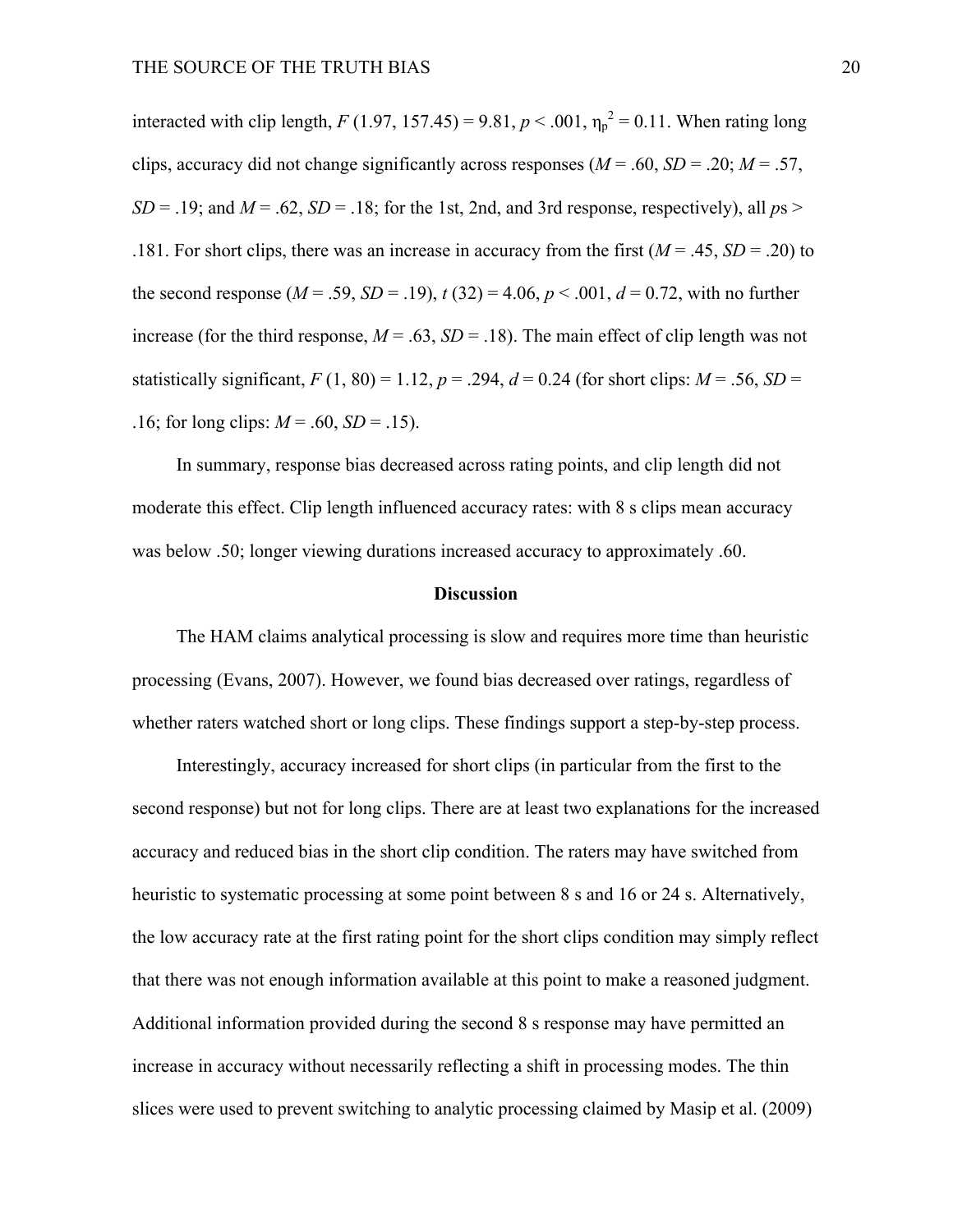to require statements longer than 30 s, but we cannot rule out the possibility of analytical processing. However, because bias, our primary prediction arising from the HAM, could not be predicted by clip length, a non-HAM based account is preferred.

In any case, it is clear that a HAM account cannot explain the decrease in bias for long responses. If there is any switch between heuristic and systematic processing, it happened at some point between 8 and 32 s. The mean duration of the entire first response was 50 s, meaning analytical processing should already have been engaged and so a decrease in bias should not be seen. Therefore, as in Experiments 1 and 2, the HAM account cannot explain the decrease in bias. Instead, the data support a step-by-step process account. In Experiment 4, we considered a mechanism that could explain why step-by-step responding has this effect.

#### **EXPERIMENT 4**

Masip et al.'s (2009) study and Experiments 1 through 3 here evidenced a decline in truth bias between the first and second response, but no further decline. Why would stepby-step responding lead to this effect?

When a speaker makes multiple responses, it is possible to compare them. Raters use consistency more often than any other cue when comparisons can be made (Granhag  $\&$ Strömwall, 1999, 2000a, 2001b). Consistency seemed a plausible candidate for explaining the decline in truth bias over time. Because raters perceive inconsistencies even when they are not present (Granhag & Strömwall, 2001b), raters could shift their judgments towards deception. Having established inconsistency between the first and second response, there may be no additional effect of continued perceived inconsistency by the third response. Thus, we predicted a greater decline in the PJT between the first and second response for speakers perceived as inconsistent than for those perceived as consistent.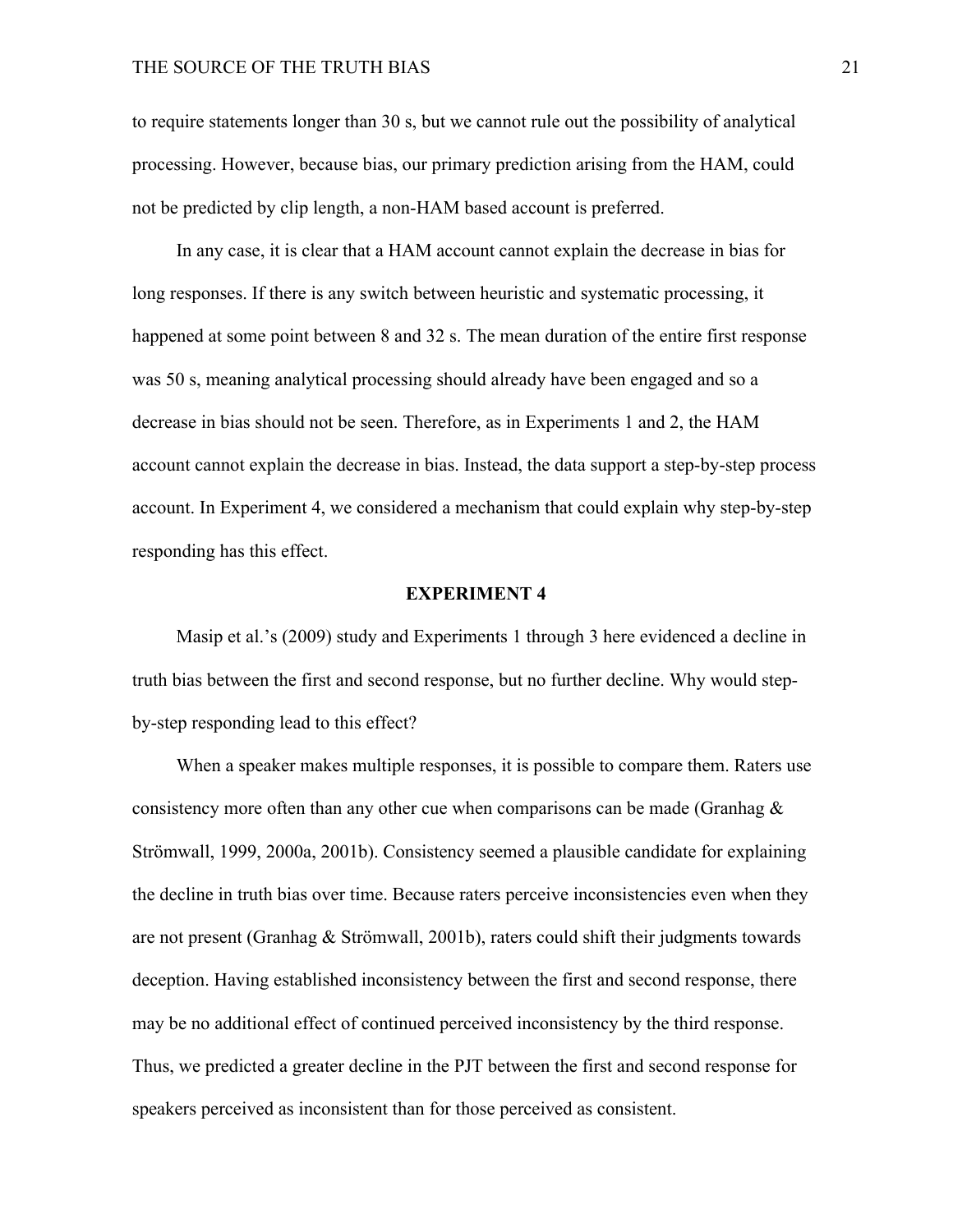### **Method**

#### **Participants**

**Consistency raters***.* Forty-nine undergraduates (40 females; age  $M = 19.04$ ,  $SD =$ 

2.78, range 17 - 30 years) rated the stimulus videos for verbal and nonverbal consistency.

**Veracity judges**. We examined the influence of perceived consistency on the lietruth judgments of participants rating the full version of Masip et al.'s (2006) Video Set A1 in previous studies. This involved 14 raters in Masip et al.'s (2009) experiment, 83 raters of Experiment 1 above, and 49 raters in the long clip condition of Experiment 3, amounting to 146 undergraduates (117 female; age *M* = 20.35, *SD* = 2.76, range 18 - 36 years). Additionally, in Experiment 2, 22 undergraduates (15 female; age *M* = 20.55, *SD* = 4.18, range 18 to 38 years) were exposed to only visible information from the same video set, and 27 undergraduates (17 female; age *M* = 20.33, *SD* = 2.24, range 18 -28 years) were provided with only audio information.

## **Procedure**

Consistency raters received an instruction sheet with definitions of *verbal consistency*, "the extent to which the same details or similar details are repeated over the responses with no contradiction", and *nonverbal consistency*, "the extent to which the same behaviours or similar behaviours are repeated over the responses". They watched Video Set A1 and provided ratings of verbal and nonverbal consistency for each speaker after viewing two responses, and then again after viewing all three responses. Ratings were given on a 1 (*Not consistent at all (Inconsistent)*) to 7 (*Fully consistent*) scale.

**Consistency**. The consistency ratings were used to median split the clips as high or low in consistency within each of the 2 (channel: verbal/nonverbal) x 2 (rating point: after the second (t<sub>2</sub>) or third (t<sub>3</sub>) response) cells. Ratings across the verbal and nonverbal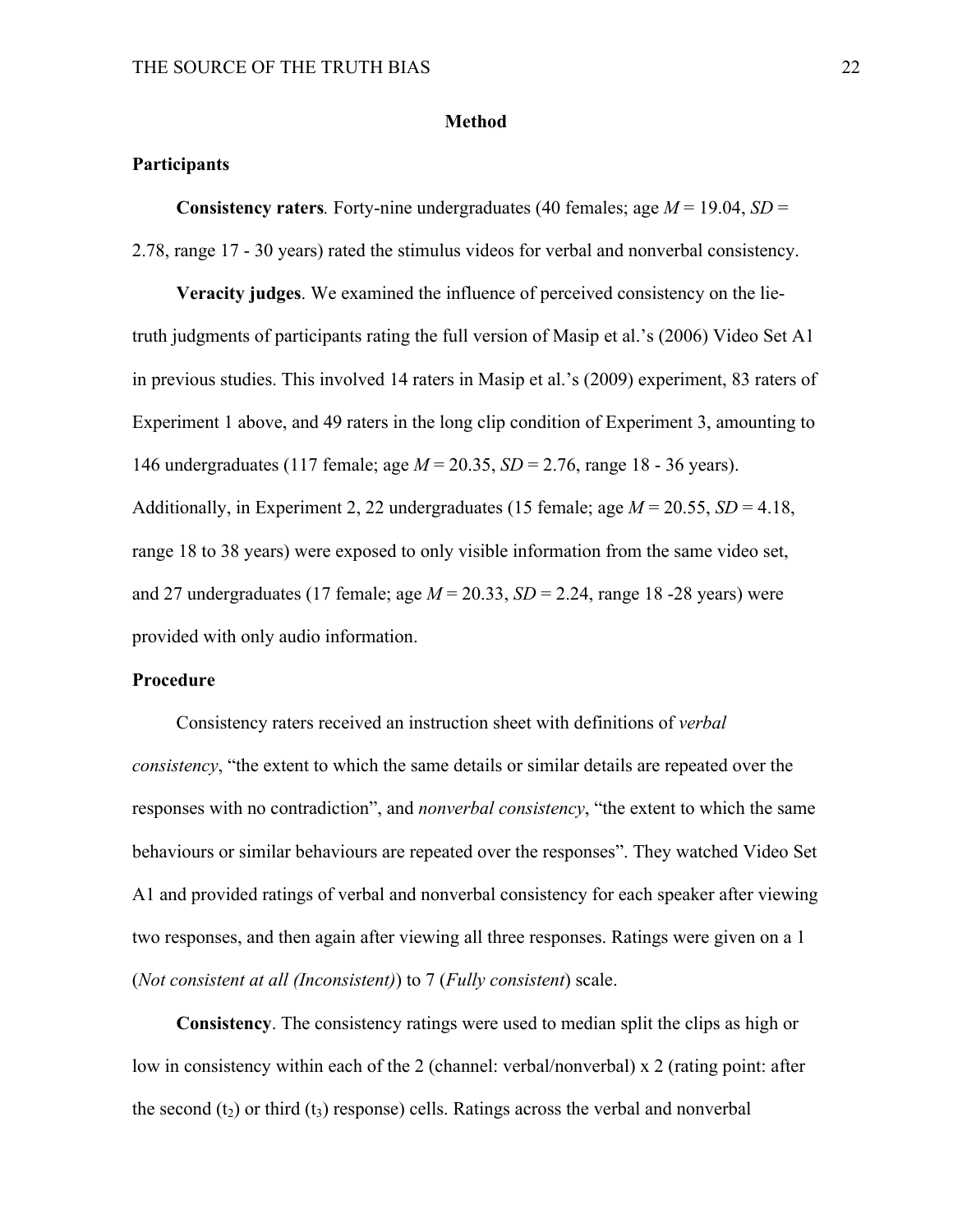channels were highly correlated. Cronbach's alphas were calculated separately for each of the Consistency x Rating Point x Veracity cells, and ranged between .90 and 1.00. Therefore, ratings were collapsed across channels.

**Coding**. Truth judgments were coded as 1 and lie judgments as 0. Then, the change in the PJT was calculated as the judgment at the second (or third) response minus the judgment at the first response. A shift from a truth  $(1)$  to a lie  $(0)$  judgment was coded as 0  $-1 = -1$ ; a shift from a lie to a truth judgment was coded as  $1 - 0 = 1$ , and no change in judgment was coded either as  $0 - 0 = 0$  or  $1 - 1 = 0$ . Thus, a negative value indicates a *shift towards a lie* response and a positive value indicates a *shift towards a truth* response. This new variable, judgment change, was the dependent variable.

#### **Results and Discussion**

## **Diagnosticity**

A 2 (Veracity: truthful/deceptive statement) x 2 (Rating Time:  $t_2/t_3$ ) within subjects ANOVA revealed that truths were rated as more consistent  $(M = 4.50, SD = 0.74)$  than lies  $(M = 4.71, SD = 0.70), F(1, 48) = 5.24, p = .026, \eta_p^2 = 0.10.$ 

### **Consistency use**

Three 2 (Consistency: low/high) x 2 (Veracity: truthful/deceptive statement) x 2 (Rating Time:  $t_2/t_3$ ) within-participants ANOVAs were conducted on the PJT change.<sup>1</sup> The first ANOVA was conducted on Masip et al.'s (2009) data, the second on the data of Experiment 1, and the third on the ratings of Experiment 3's full-length clips. The main effect of consistency was significant in all the three ANOVAs (Table 3; more detailed results are available from the first author). A meta-analysis of all three experiments yielded a weighted Hedges's unbiased  $g = -0.51$ , 95% CI  $[-0.73, -0.29]$ ,  $z = 4.46$ ,  $p < .001$ , which is a medium effect size (Cohen, 1988). A homogeneity analysis showed that the sample of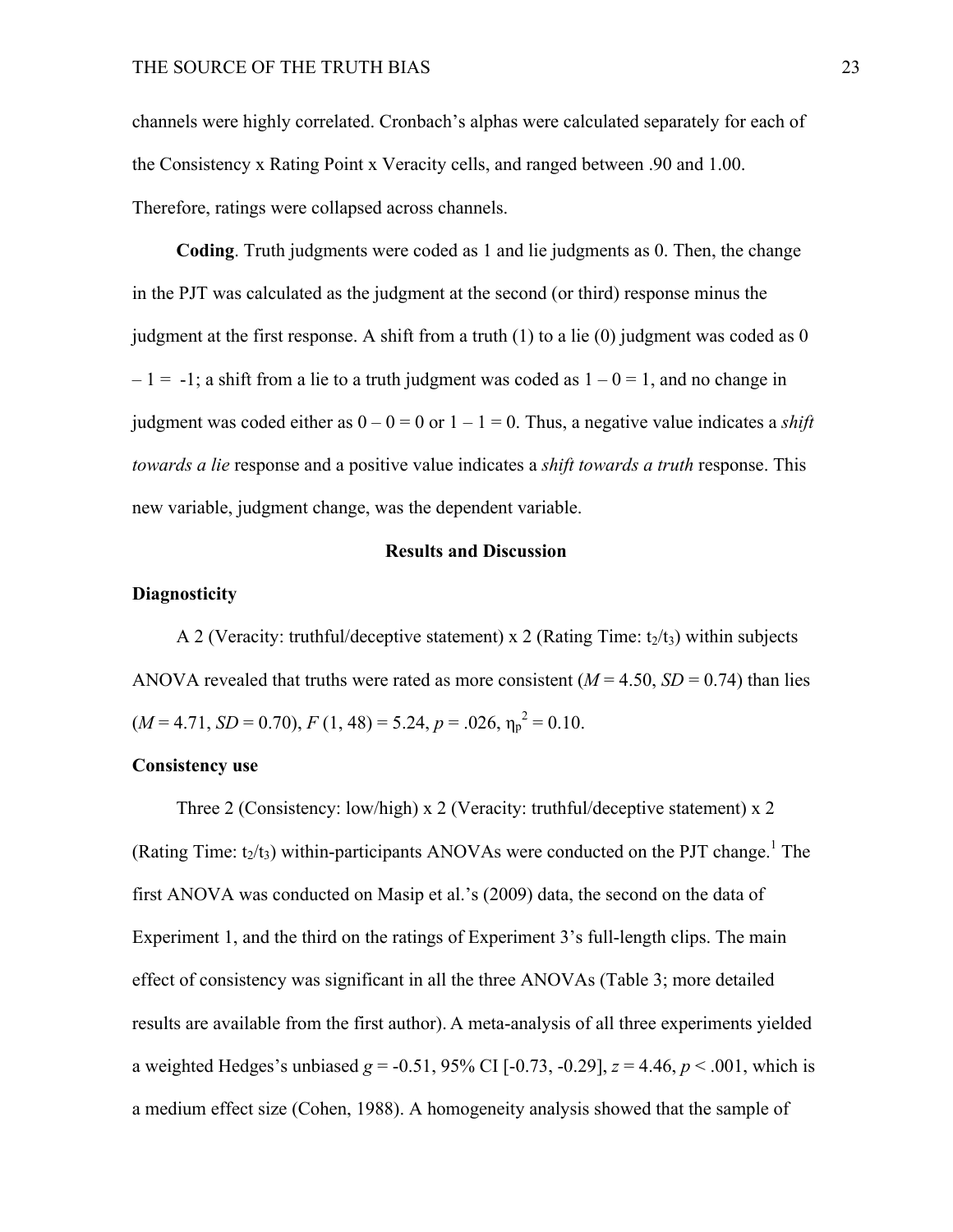effect sizes was homogeneous, and hence variability was caused by sampling error alone, *Q*  $= 2.37$ ,  $p = .31$ . In short, across the three studies consistency had a substantial impact on the decrease in the PJT (see Figure 1).

Consistency ratings were collected separately for verbal and nonverbal behaviour. We examine whether *nonverbal* consistency predicted the decline in the PJT in the video condition of Experiment 2, and whether *verbal* consistency did the same in the audio condition of Experiment 2. A Nonverbal Consistency x Veracity x Rating Time ANOVA did not yield any significant effect for the video condition of Experiment 2; however, a similar ANOVA conducted for audio-only clips revealed a significant main effect of verbal consistency,  $F(1, 26) = 6.45$ ,  $p = .017$ ,  $\eta_p^2 = 0.20$ . The decrease in truth judgments was stronger in verbally inconsistent  $(M = -10, SD = 0.16)$  than in verbally consistent  $(M = -0.01,$  $SD = .14$ ) statements (Figure 1).

In summary, the analyses of several studies and experimental conditions provide compelling evidence that consistency guides veracity judgments across multiple responses of the same sender. Verbal consistency may contribute more to this effect than nonverbal consistency.

Importantly, we do not claim that a consistency step-by-step account is necessarily orthogonal to a HAM account, but rather that the HAM account failed to explain the truth bias in three experiments and that the step-by-step account received support in all reported experiments.

#### **GENERAL DISCUSSION**

In making lie-truth judgments, raters show a bias towards believing (Bond  $\&$ DePaulo, 2006). One line of research suggests that this truth bias is produced by a system that initially is biased towards believing with the short 30 s clips typically shown to lie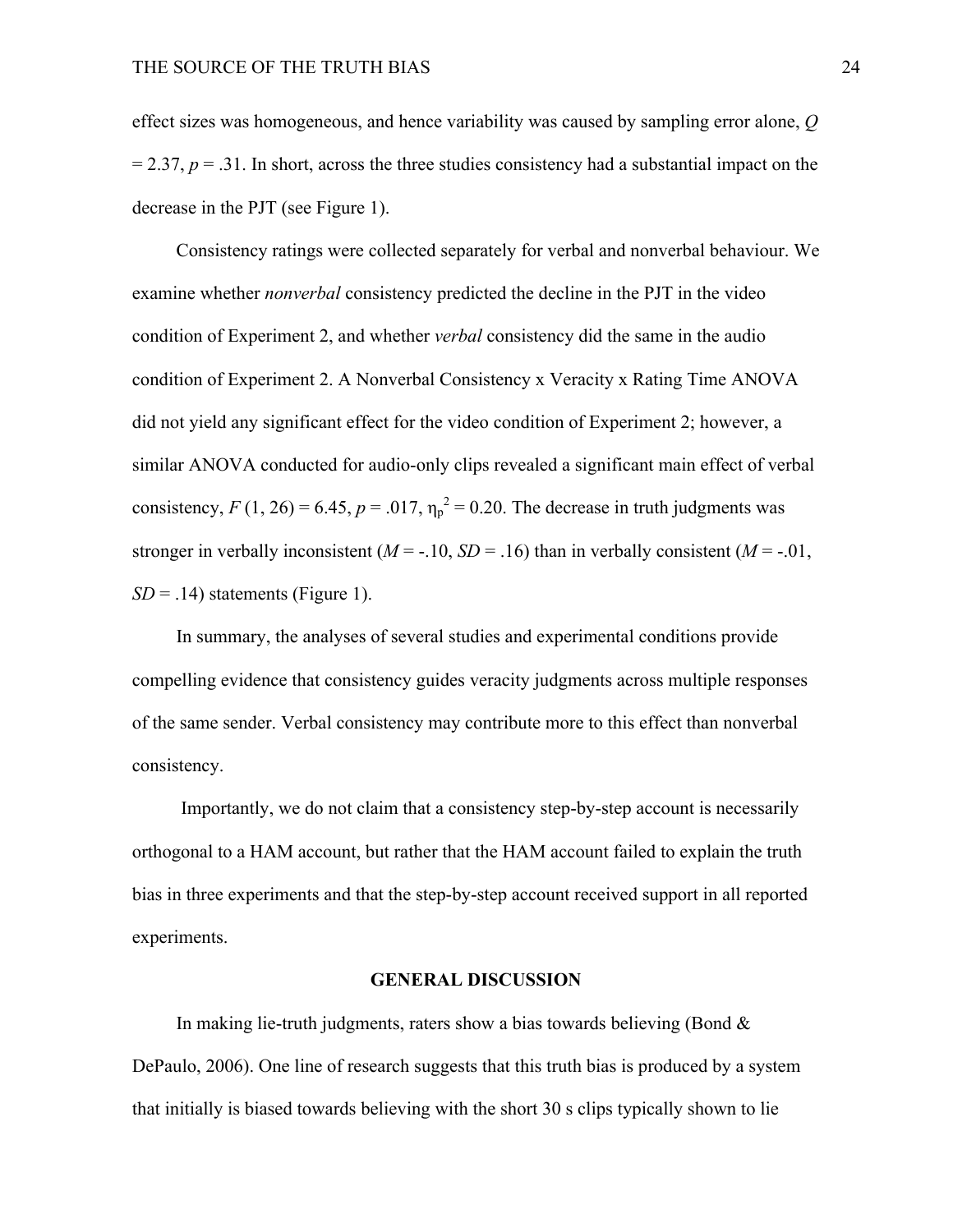detection raters, but with longer statements may use a more effortful evaluation (Masip et al., 2006, 2009, 2010; see also Gilbert, 1991). We tested the claims of these heuristicanalytic models (HAMs) as presented by Evans (2007).

We first considered whether the shift in judgments is a result of a shift in behaviour over the course of lengthier statements rather than the product of the rater's processing. The behavioural account was not supported. We then considered a stringent test of the HAM: the amount of processing time should predict the degree of bias or accuracy. Across three experiments we found this was not the case. In addition, we found that even when there was no initial bias (video condition of Experiment 2), raters were still less inclined to believe the speaker by the second and third judgments. These findings question defaultinterventionist or parallel-competition HAM explanations. Pre-emptive conflict resolution models, which claim an early selection of processing routes, could not explain the decline in truth bias either. The types of information available in Experiment 2 (visual, audio, or audio-visual) did not result in the predicted choice of heuristic or analytical processing from the outset. Instead, in all of these experiments the decrease in bias was better predicted by the mere act of making multiple judgments, in line with a step-by-step response mode account. Other research has shown that even at much larger time scales, from 1 to 5 months later, there is a decline in truth bias with subsequent ratings of the speaker's statement (Anderson, DePaulo, & Ansfield, 2002).

In Experiment 4, we sought to understand why step-by-step responding decreases the truth bias, and found that people use perceived consistency: when the speaker's responses appear inconsistent, raters shift away from a truth-biased position. This finding is in line with previous research. Granhag and Strömwall (2000b) found that 60% of the participants used consistency when rating a speaker's veracity from different statements made by the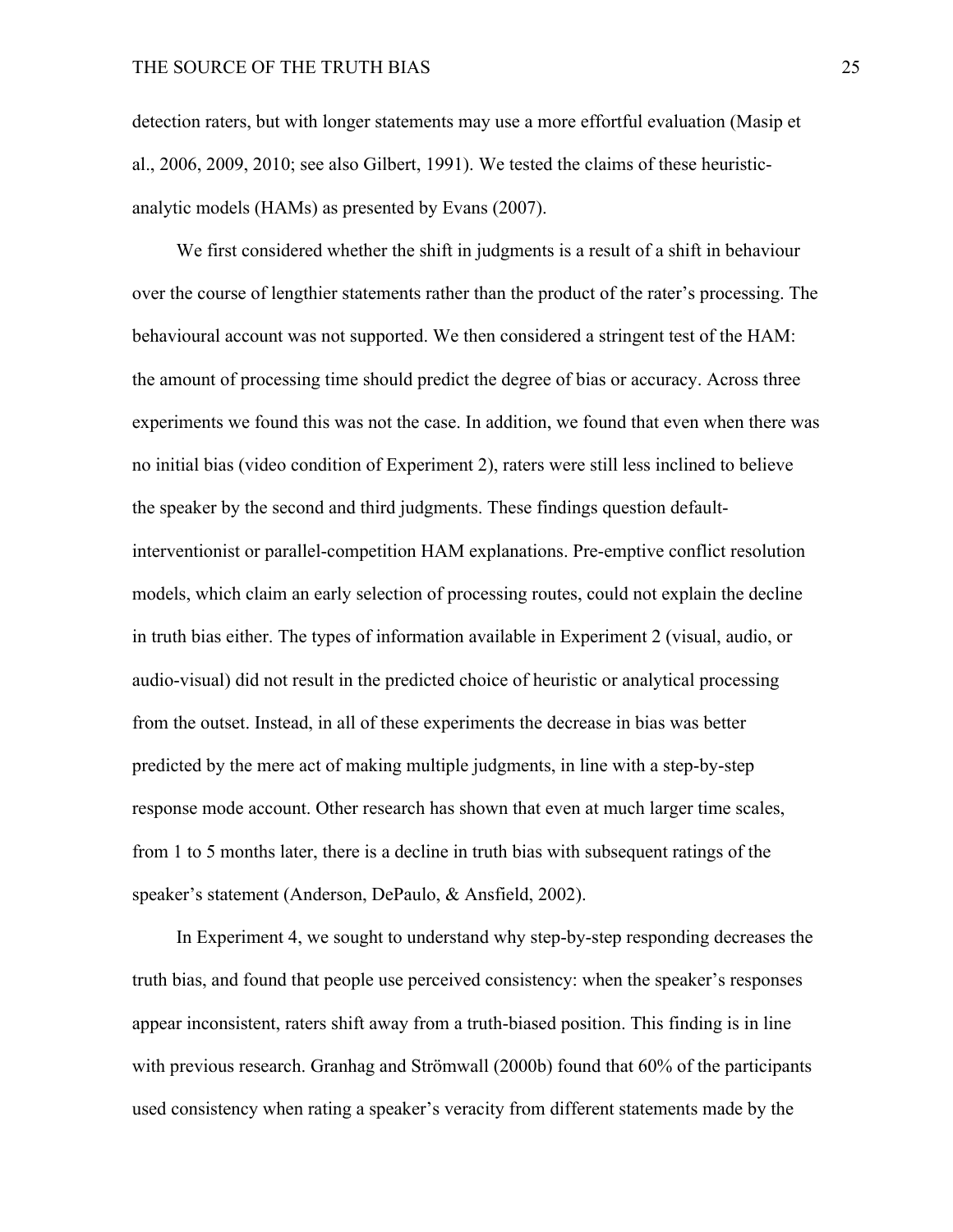same speaker. Other research also shows that both practitioners and laypersons believe inconsistency indicates deception (Strömwall, Granhag, & Hartwig, 2004).

Here we found that, across four experiments, perceived inconsistency explained the decrease in truth judgments over the course of the speaker's statement. It seems therefore well established that raters repeatedly judging veracity during a statement make withinstatement comparisons. In addition, we discovered that perceived inconsistency decreases the initial tendency to make truth judgments.

The findings are consistent with truth-default theory (Levine, 2014), which proposes people default to a truth belief unless they perceive a 'trigger' that leads them to consider the possibility of deception. In the current study, the trigger would be the perceived inconsistency in the statement.

The findings are also consistent with the smart lie detector account (Street  $\&$ Richardson, in press; Street, 2014) that argues people make use of generalised rules (perceived inconsistency) to make informed judgments in low-diagnostic environments. In line with this, we found raters made use of perceived inconsistency, a diagnostic cue in this study. In this sense, it might be considered a smart heuristic (Gigerenzer, Todd & The ABC Research Group,  $1999$ ).<sup>2</sup>

The current findings are not intended to be an all-or-nothing challenge against the HAM account, but rather a piece of the puzzle. One possible limiting factor of the current findings is that we chose to focus on Evans' (2007) taxonomy of HAMs that make temporal predictions. However, analytical processing is not only slower than heuristic processing, but also non-automatic, requiring motivation and cognitive capacity. Other research has examined the role of motivation or cognitive capacity on lie detection or deception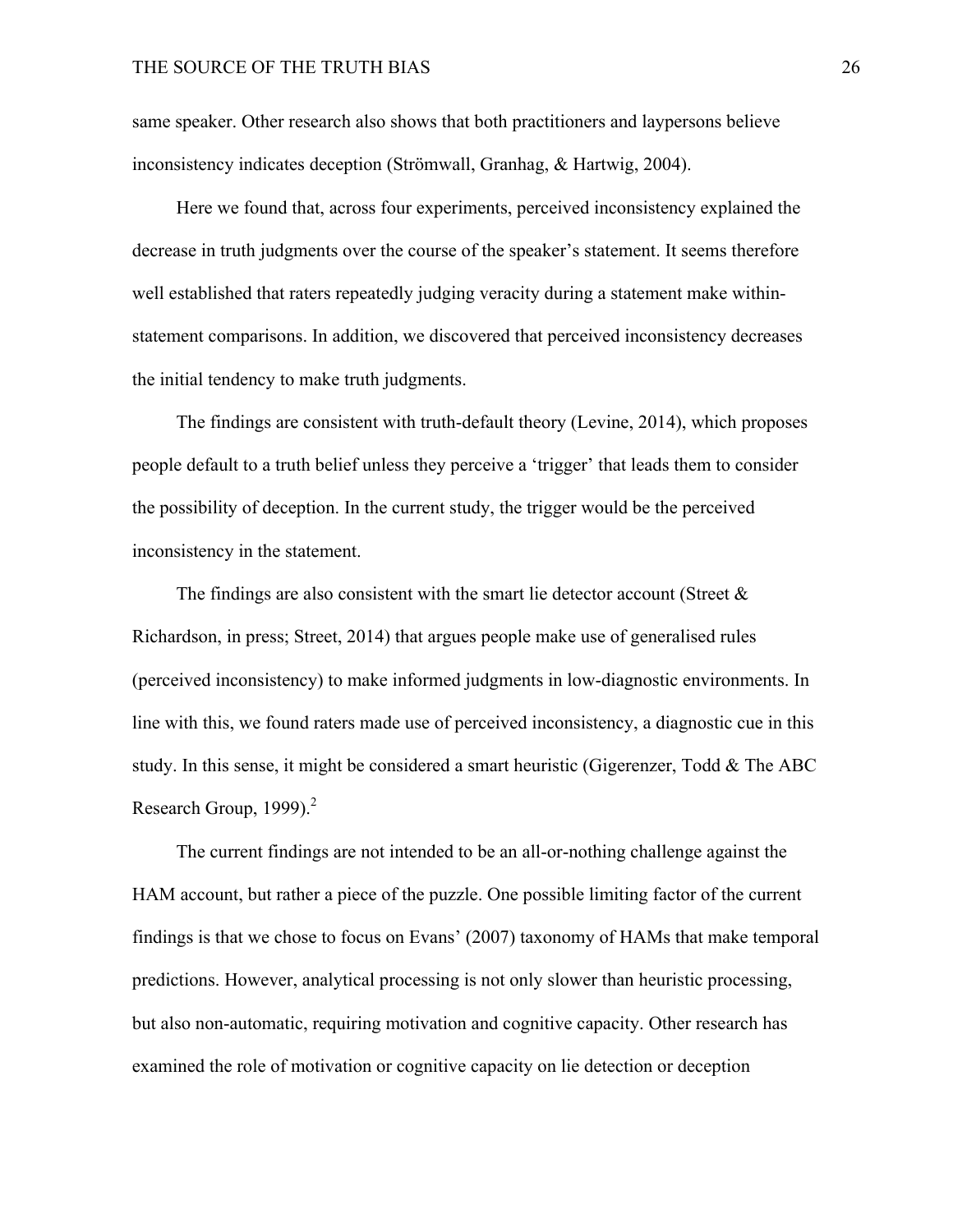judgments (e.g., Millar & Millar, 1997; Reinhard & Sporer, 2008, 2010; Stiff, Kim, & Ramesh, 1992).

Our findings have practical implications both for researchers and lay citizens. Researchers investigating deception detection should use longer clips, as clips shorter than 87 s (average accumulated time by the end of Response 2) might bias judgments towards truthfulness and might provide a distorted picture of the participants' response tendencies and detection accuracy. Lay people should avoid hasty judgments in assessing veracity because they produce (truth-)biased judgments.

## **Conclusions**

We focused on the processes involved in the truth bias. Truth judgments are often high initially, and then decline progressively over successive ratings. We showed that a HAM-based account could not explain either the initial truth bias or its decline. Instead, the reduced bias was attributable to the act of making multiple judgments, and reflected the use of a simple rule: seemingly inconsistent statements were less likely to be judged as truthful by the point of the second judgment.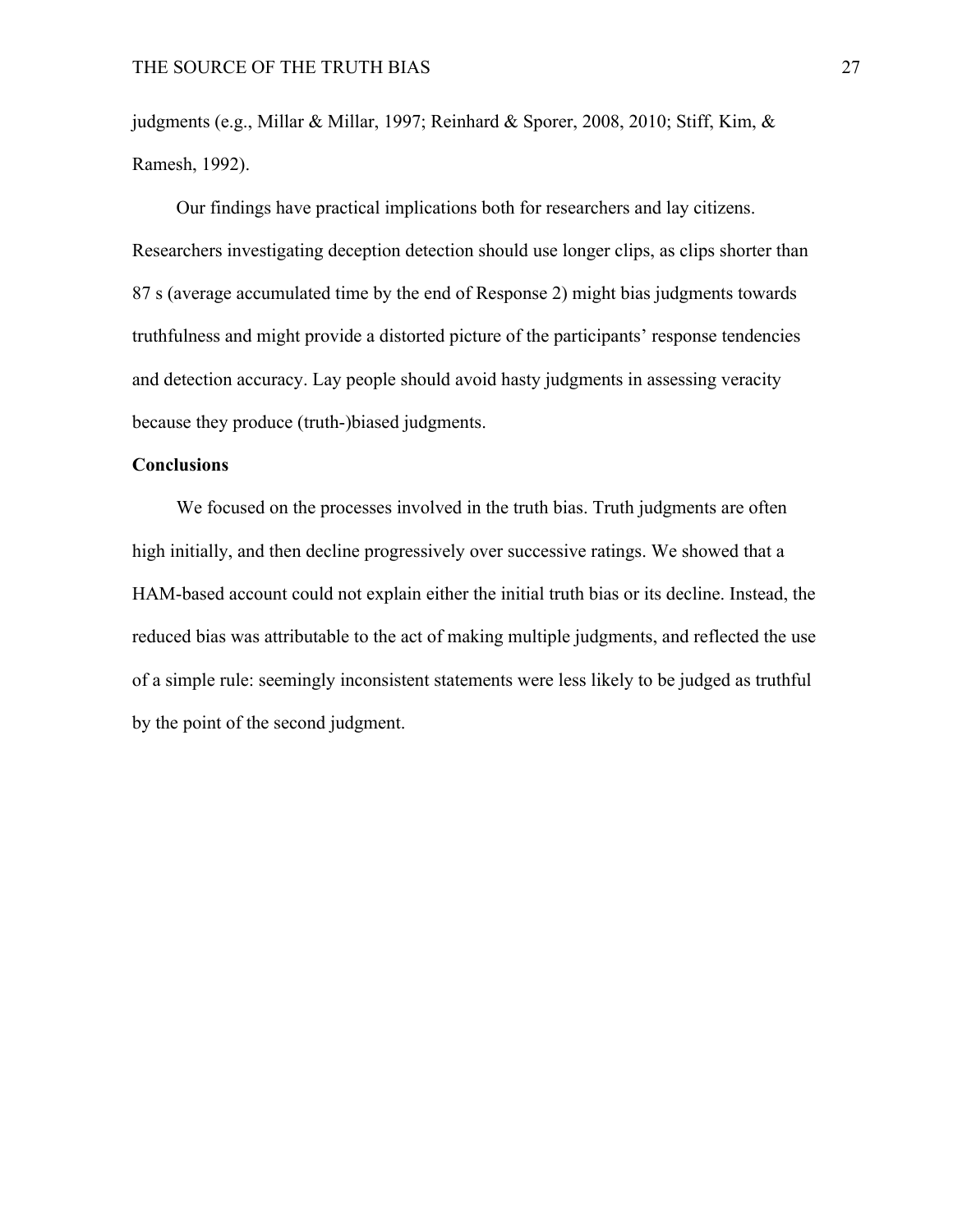## **References**

- Anderson, D. E., DePaulo, B. M., & Ansfield, M. E. (2002). The development of deception detection skill: A longitudinal study of same-sex friends. *Personality and Social Psychology Bulletin, 28*, 536-545.
- Bond, C. F., Jr., & DePaulo, B. M. (2006). Accuracy of deception judgments. *Personality and Social Psychology Review, 10*, 214-234.
- Burgoon, J. K., Blair, J. P., & Strom, R. E. (2008). Cognitive biases and nonverbal cue availability in detecting deception. *Human Communication Research*, *34*, 572-599.
- Chaiken, S. (1980). Heuristic versus systematic information processing and the use of source versus message cues in persuasion. *Journal of Personality and Social Psychology*, *39*, 752-766.
- Chaiken, S., Liberman, A., & Eagly, A. H. (1989). Heuristic and systematic information processing within and beyond the persuasion context. In J. S. Uleman & J. A. Bargh (Eds.), *Unintended thought* (pp. 212-252). New York: Guilford Press.
- Chaiken, S., & Trope, Y. (Eds.). (1999). *Dual-process theories in social psychology*. New York: Guilford Press.
- Cohen, J. (1988). *Statistical power analysis for the behavioral sciences* (2nd ed.). Hillsdale, NJ: Lawrence Erlbaum Associates.
- Donaldson, W. (1992). Measuring recognition memory. *Journal of Experimental Psychology: General*, *121*, 275-277.
- Evans, J. S. B. T. (2007). On the resolution of conflict in dual process theories of reasoning. *Thinking & Reasoning, 13*, 321-339.
- Evans, J. S. B. T., & Stanovich, K. E. (2013). Theory and metatheory in the study of dual processing: Reply to comments. *Perspectives on Psychological Science*, *8*, 263-271.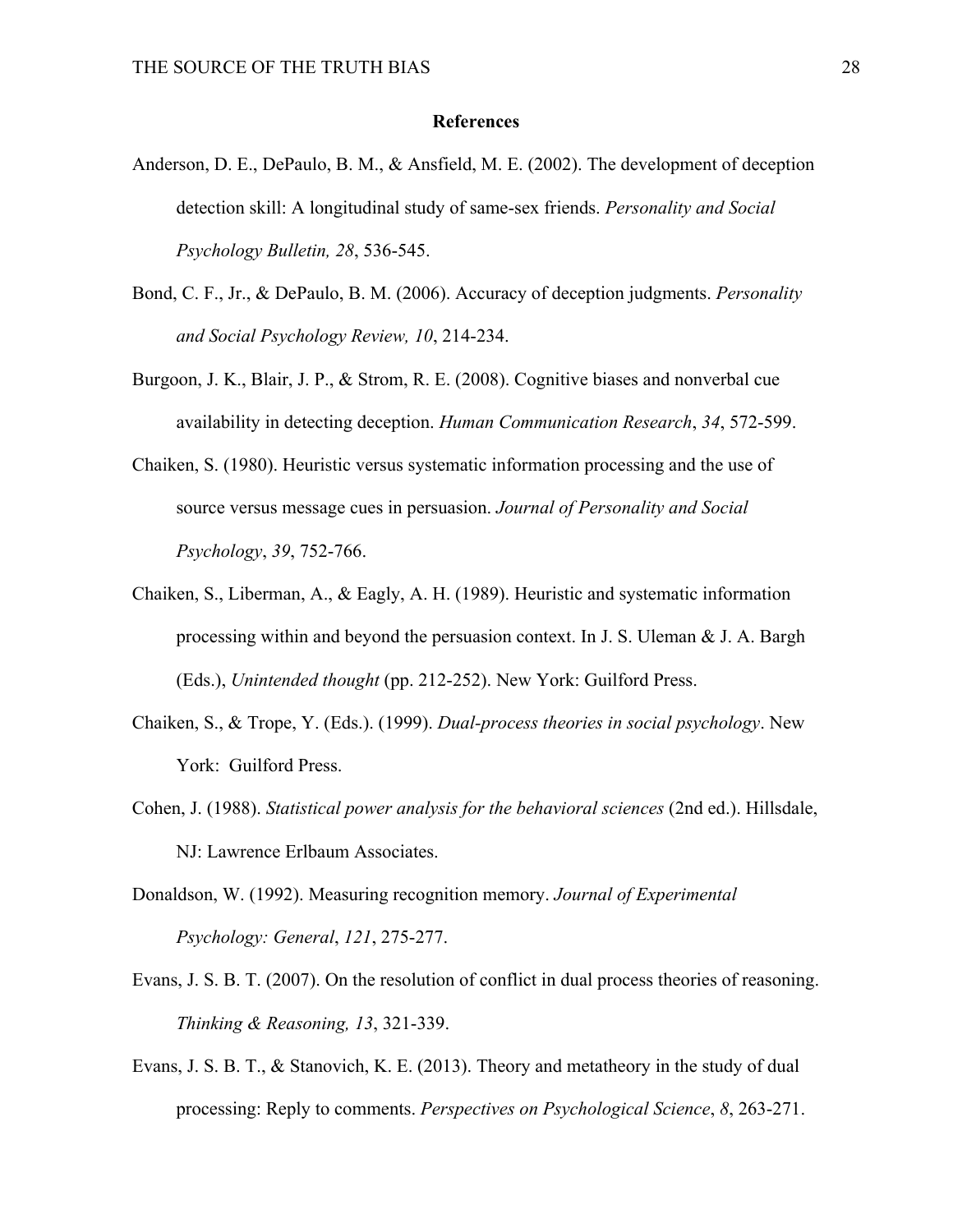- Gigerenzer, G., Todd, P. M., & The ABC Research Group (1999). *Simple heuristics that make us smart*. New York: Oxford University Press.
- Gilbert, D. T. (1991). How mental systems believe. *American Psychologist, 46*, 107-119.
- Gilbert, D. T. (1999). What the mind's not. In S. Chaiken & Y. Trope (Eds.), *Dual-process theories in social psychology* (pp. 3-11). New York: Guilford Press.
- Gilbert, D. T., & Krull, D. S. (1988). Seeing less and knowing more: The benefits of perceptual ignorance. *Journal of Personality and Social Psychology, 54*, 193-202.
- Gilbert, D. T., Krull, D. S., & Malone, P. S. (1990). Unbelieving the unbelievable: Some problems in the rejection of false information. *Journal of Personality and Social Psychology, 59*, 601-613.
- Gilbert, D. T., Tafarodi, R. W., & Malone, P. S. (1993). You can't not believe everything you read. *Journal of Personality and Social Psychology*, *65*, 221-233.
- Granhag, P. A., & Strömwall, L. A. (1999). Repeated interrogations: Stretching the deception detection paradigm. *Expert Evidence, 7*, 163-174.
- Granhag, P. A., & Strömwall, L. A. (2000a). Effects of preconceptions on deception detection and new answers as to why lie-catchers often fail. *Psychology, Crime & Law, 6*, 197-218.
- Granhag, P. A., & Strömwall, L. A. (2000b). "Let's go over this again…": Effects of repeated interrogations on deception detection performance. In A. Czerederecka & T. Jaskiewicz-Obydzinska & J. Wojcikiewicz (Eds.), *Forensic Psychology and Law: Traditional Questions and New Ideas* (pp. 191-196). Krakow, Poland: Institute of Forensic Research Publishers.
- Granhag, P. A., & Strömwall, L. A. (2001a). Deception detection based on repeated interrogations. *Legal and Criminological Psychology, 6*, 85-101.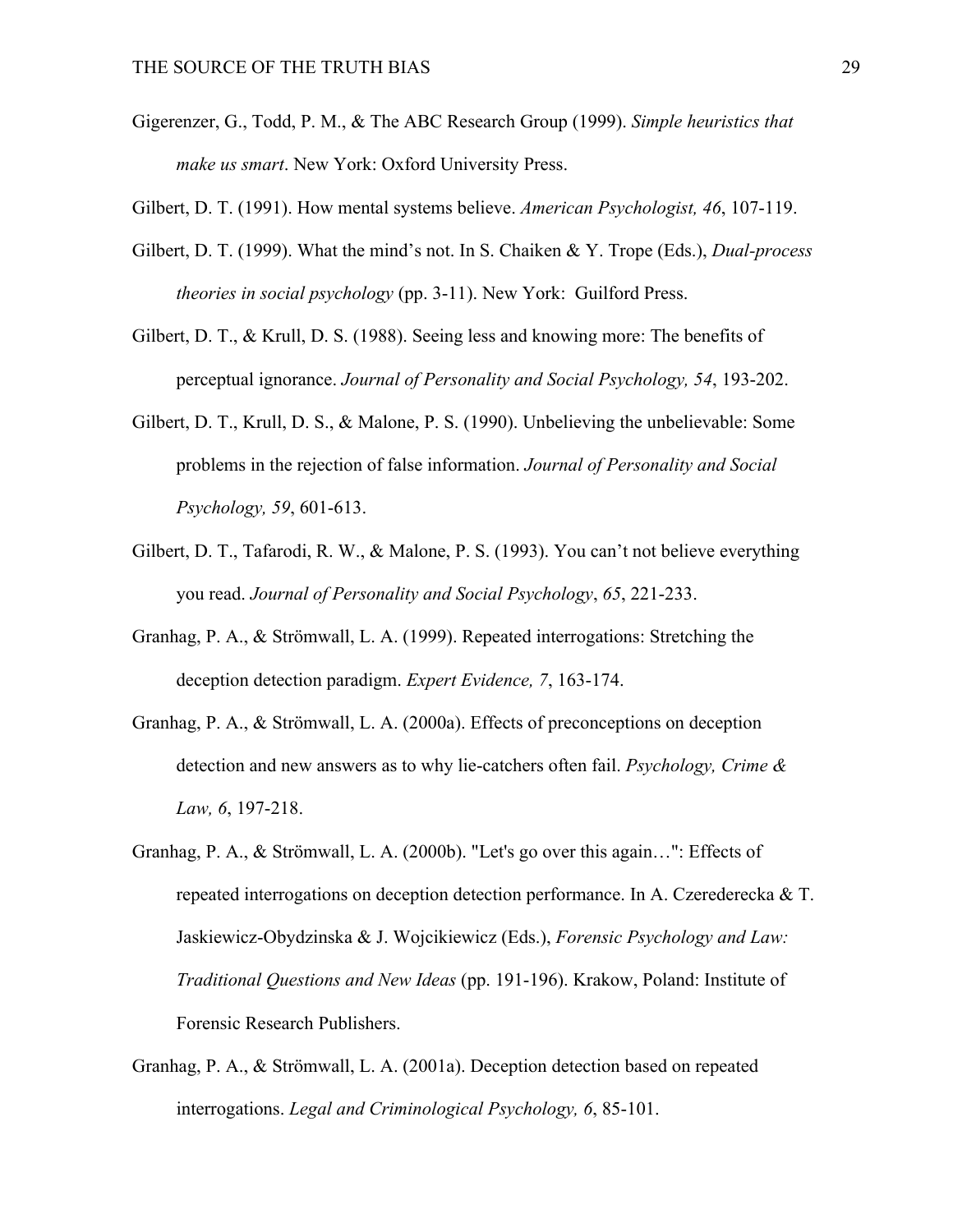- Granhag, P. A., & Strömwall, L. A. (2001b). Deception detection: Interrogators' and observers' decoding of consecutive statements. *Journal of Psychology, 135*, 603-620.
- Johnson-Laird, P. N., & Byrne, R. (1993). *Human reasoning: The psychology of deduction*. Hove, UK: Erlbaum.
- Kahneman, D., & Frederick, S. (2002). Representativeness revisited: Attribute substitution in intuitive judgement. In T. Gilovich, D. Griffin, & D. Kahneman (Eds.), *Heuristics and biases: The psychology of intuitive judgement* (pp. 49-81). Camrbdige, UK: Cambridge University Press.
- Kassin, S. M. (2005). On the psychology of confessions: Does innocence put innocents at risk? *American Psychologist, 60*, 215-228.
- Levine, T. R. (2014). Truth-default theory (TDT): A theory of human deception and deception detection. *Journal of Language and Social Psychology*, *33*, 378-392.
- Levine, T. R., Park, H. S., & McCornack, S. A. (1999). Accuracy in detecting truths and lies: Documenting the "veracity effect". *Communication Monographs, 66*, 125-144.
- Masip, J., Garrido, E., & Herrero, C. (2006). Observers' decision moment in deception detection experiments: Its impact on judgment, accuracy, and confidence. *International Journal of Psychology, 41*, 304-319.
- Masip, J., Garrido, E., & Herrero, C. (2009). Heuristic versus systematic processing of information in detecting deception: Questioning the truth bias. *Psychological Reports, 105*, 11-36.
- Masip, J., Garrido, E., & Herrero, C. (2010). Regression toward the mean or heuristic processing in detecting deception?: Reply to Elaad (2010). *Psychological Reports, 107*, 587-592.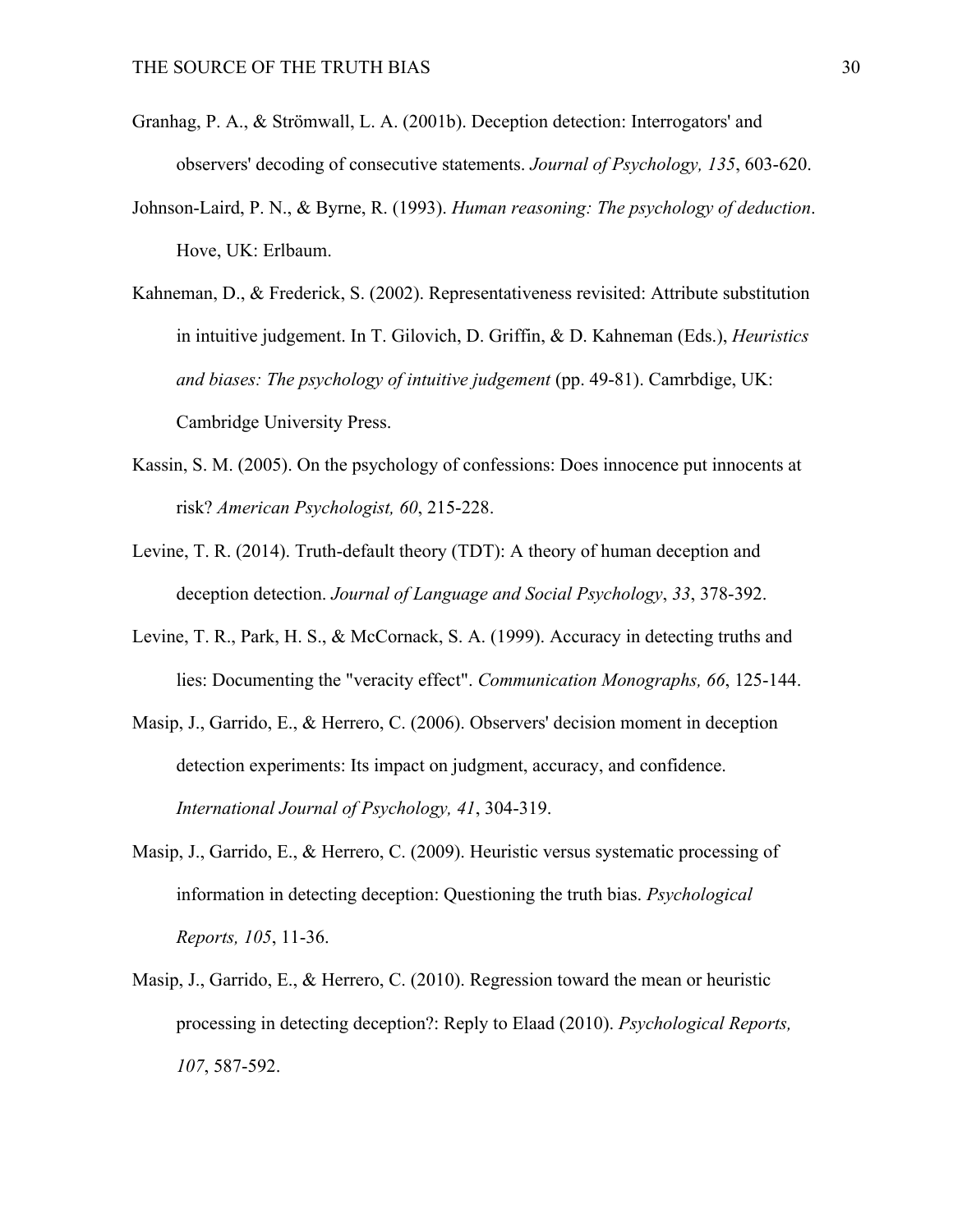- Masip, J., & Herrero, C. (2013). "What would you say if you were guilty?" Suspects' strategies during a hypothetical behavior analysis interview concerning a serious crime. *Applied Cognitive Psychology, 27*, 60-70.
- Millar, M. G., & Millar, K. U. (1997). The effects of cognitive capacity and suspicion on truth bias. *Communication Research, 24*, 556-570.
- Miller, G. R., & Stiff, J. B. (1993). *Deceptive communication*. Newbury Park, CA: Sage.
- Morey, R. D., & Rouder, J. (2013). *BayesFactor: An R package for Bayesian analysis in common research designs*. Retrieved from http://bayesfactorpcl.r-forge.r-project.org
- R Development Core Team (2011). *R: A language and environment for statistical computing.* Vienna, Austria: The R Foundation for Statistical Computing.

Rae, G. (1976). Table of A'. *Perceptual and Motor Skills*, *42*, 98.

- Reinhard, M. A. (2010). Need for cognition and the process of lie detection. *Journal of Experimental Social Psychology, 46*, 961-971.
- Reinhard, M. A., & Sporer, S. L. (2008). Verbal and nonverbal behaviour as a basis for credibility attribution: The impact of task involvement and cognitive capacity. *Journal of Experimental Social Psychology, 44*, 477-488.
- Reinhard, M. A., & Sporer, S. L. (2010). Content versus source cue information as a basis for credibility judgments: The impact of task involvement. *Social Psychology, 41*, 93- 104.
- Stanislaw, H., & Todorov, N. (1999). Calculation of signal detection theory measures. *Behavior Research Methods, Instruments, & Computers, 31,* 137-149.
- Stiff, J.B., Kim, H. J., & Ramesh, C. (1992). Truth biases and aroused suspicion in relational deception. *Communication Research, 19*, 326-345.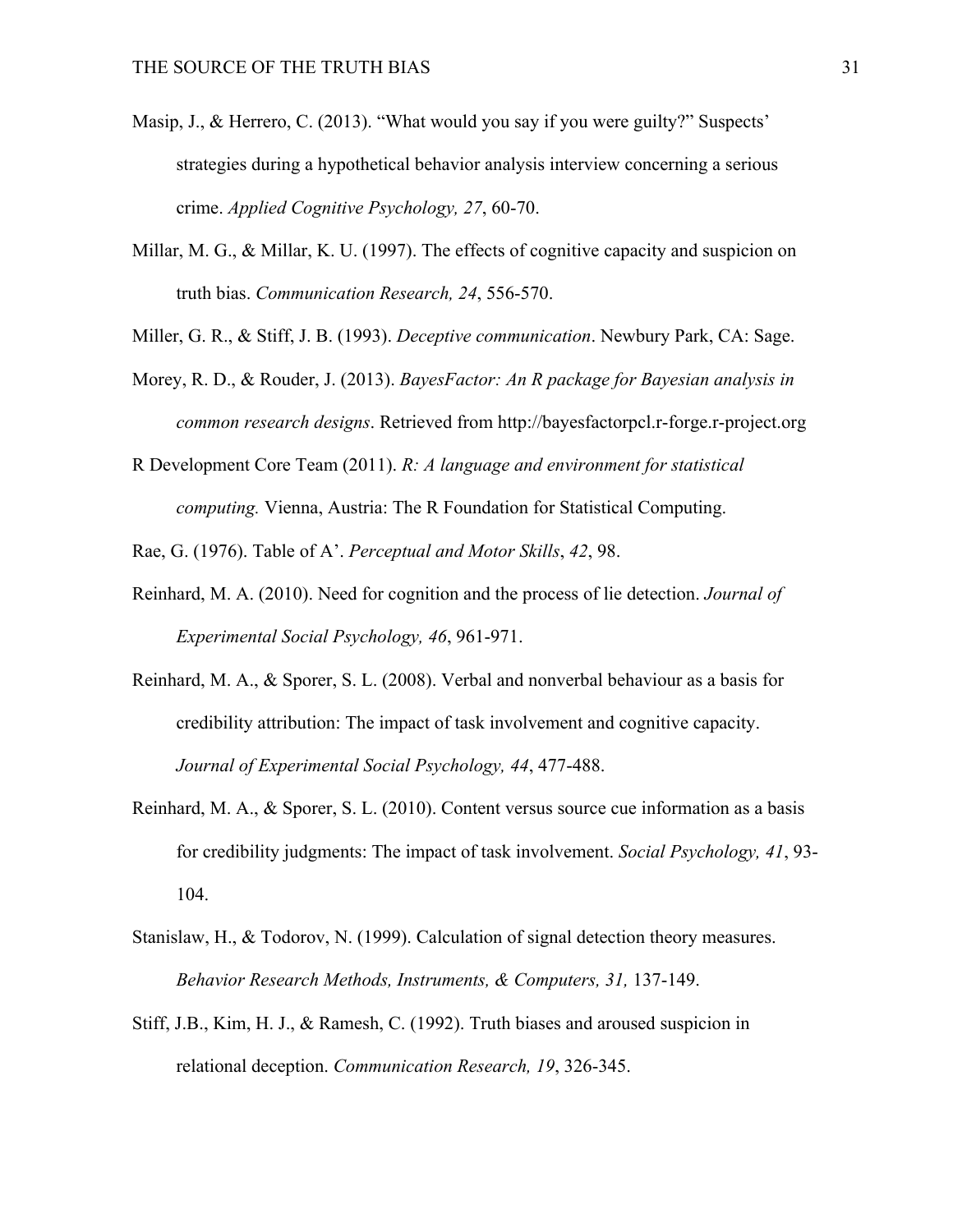- Stiff, J. B., Miller, G. R., Sleight, C., Mongeau, P., Garlick, R., & Rogan, R. (1989). Explanations for visual cue primacy in judgments of honesty and deceit. *Journal of Personality and Social Psychology, 56*, 555-564.
- Street, C. N. H. (2013). *Lie detection: Cognitive processes*. (Doctoral dissertation, University College London, London, UK). Retrieved from http://discovery.ucl.ac.uk/1414942/
- Street, C. N. H. (2014). *Humans as smart lie detectors*. Manuscript submitted for publication.
- Street, C. N. H., & Richardson, D. C. (in press). Descartes versus Spinoza: Truth, uncertainty, and bias. *Social Cognition*.
- Strömwall, L. A., Granhag, P. A., & Hartwig, M. (2004). Practitioners' beliefs about deception. In P. A. Granhag & L. A. Strömwall (Eds.), *Deception detection in forensic contexts* (pp. 229-250). Cambridge, UK: Cambridge University Press.
- Stupple, E. J. N., & Ball, L. J. (2008). Belief-logic conflict resolution in syllogistic reasoning: Inspection-time evidence for a parallel processs model. *Thinking and Reasoning*, *14*, 168-189.
- Thompson, V. A., Striemer, C. L., Reikoff, R., Gunter, R. W., & Campbell, J. I. D. (2003). Syllogistic reasoning time: Disconfirmation disconfirmed. *Psychonomic Bulletin & Review*, *10*, 184-189.
- Trippas, D., Verde, M. F., & Handley, S. J. (2014). Using forced choice to test belief bias in syllogistic reasoning. *Cognition*, *133*, 586-600.
- Vrij, A. (2008). *Detecting lies and deceit: Pitfalls and opportunities* (2nd ed.). Chichester, UK: Wiley.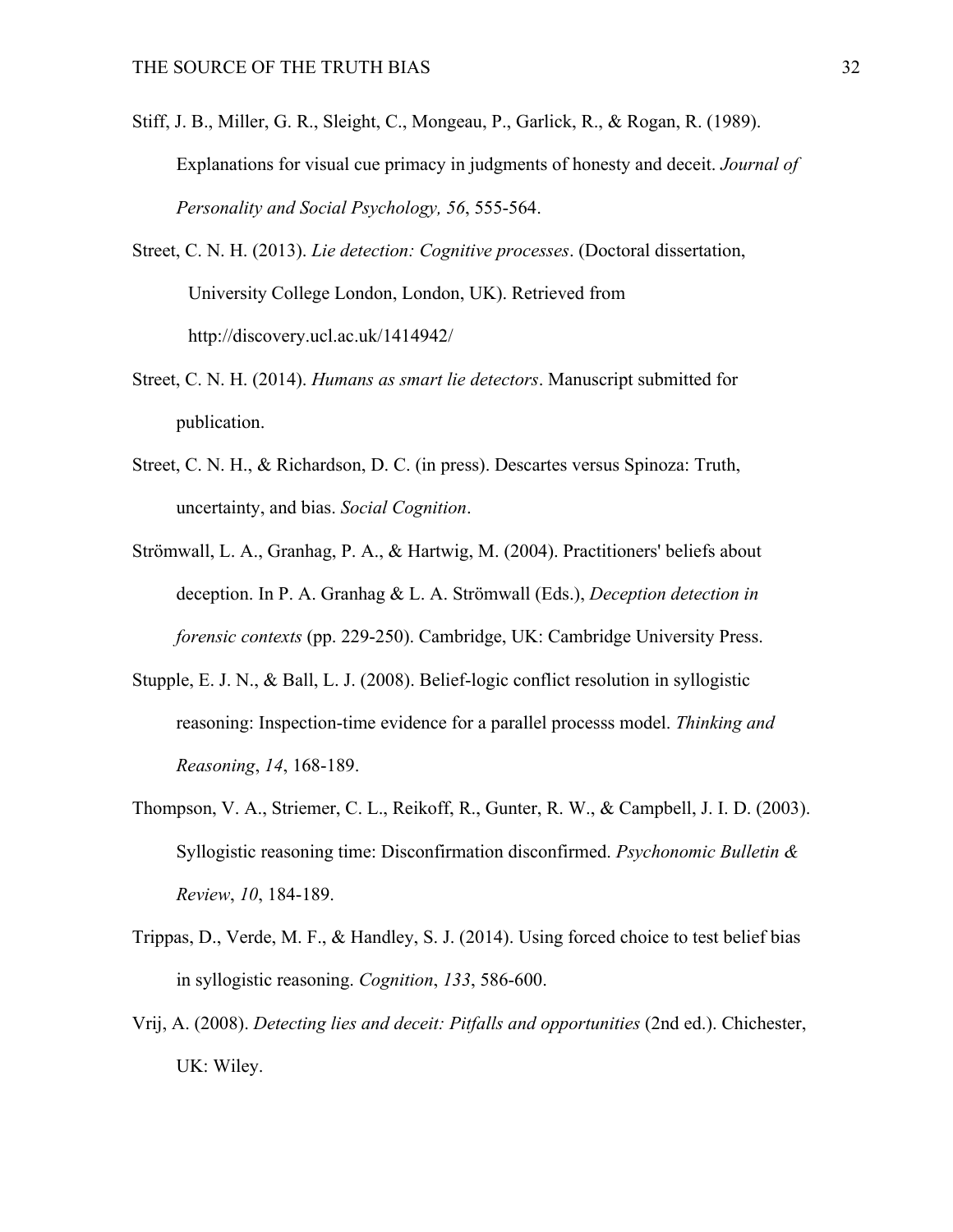## **Footnote**

<sup>1</sup> To preserve the continuous nature of the data we also conducted a set of mixed effects model comparisons. The findings mirror those of the ANOVAs. These analyses are available from the first author on request.

 $2$  It is important to note here that a heuristic process, a proposed mechanism that is fast and engages in relatively effortless thought, must be differentiated from a heuristic, a simplified, rule built up from an individual's prior history with the world (Street, 2013). The findings suggest the use of a simple heuristic (consistency), but do not support a heuristic processing model.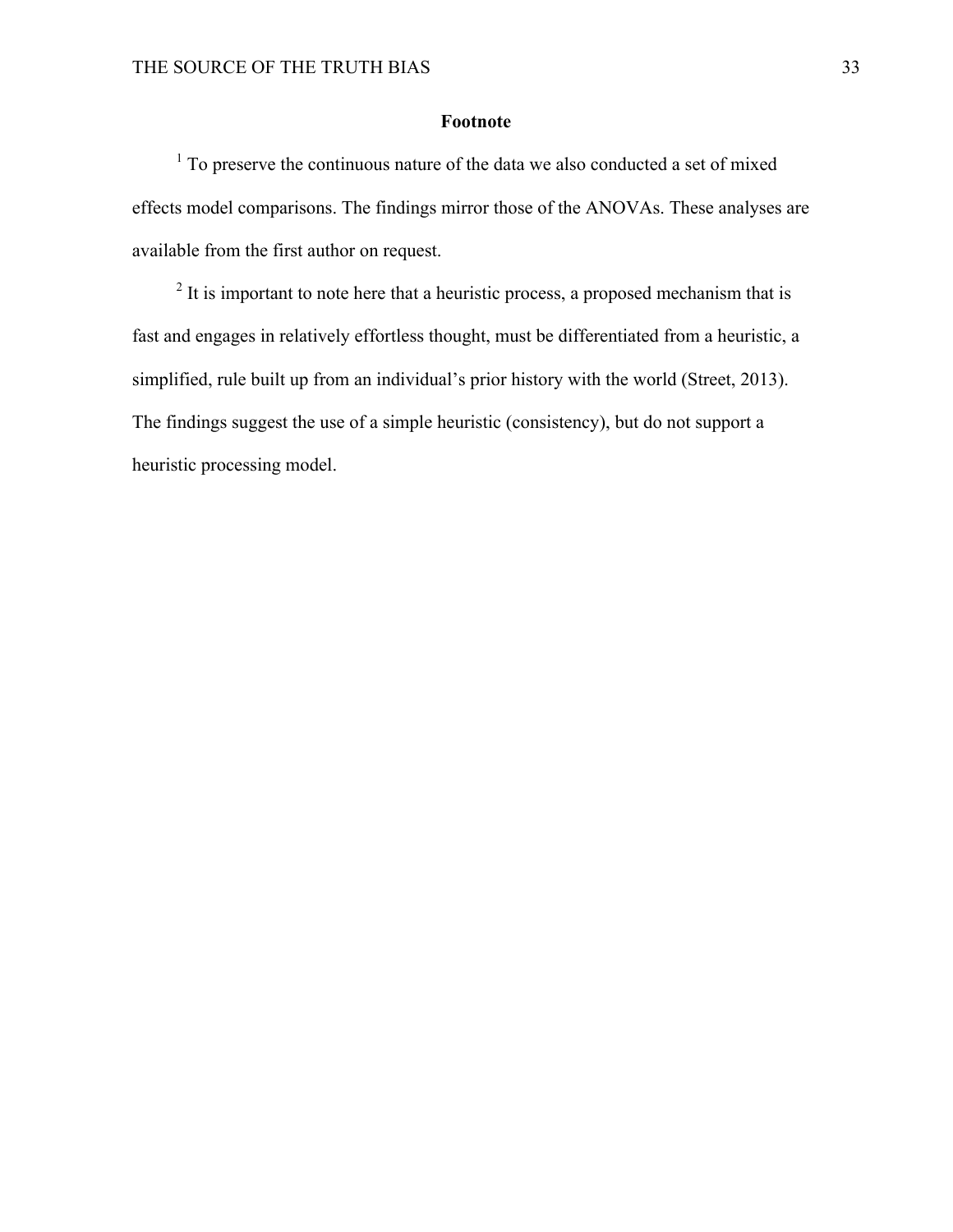# Table 1

*Mean (Standard Deviations) PJT in each Channel in Experiment 2*

|                        | Response 1               | Response 2             | Response 3     |  |
|------------------------|--------------------------|------------------------|----------------|--|
| Video                  | $.51_{a}(.14)$           | .48 <sub>a</sub> (.14) | $.50_{a}(.16)$ |  |
| Audio                  | .61 <sub>a</sub> $(.23)$ | $.55b$ (.22)           | $.56b$ (.26)   |  |
| Audiovisual            | .60 <sub>a</sub> $(.24)$ | $.57_{ab}(.23)$        | $.54b$ (.27)   |  |
| <b>Across Channels</b> | $.58_{a}(.14)$           | $.53b$ (.14)           | $53b$ (.16)    |  |

*Note.* Means sharing a common subscript are not statistically different at  $\alpha = .05$ according to Bonferroni-corrected post-hoc *t*-tests.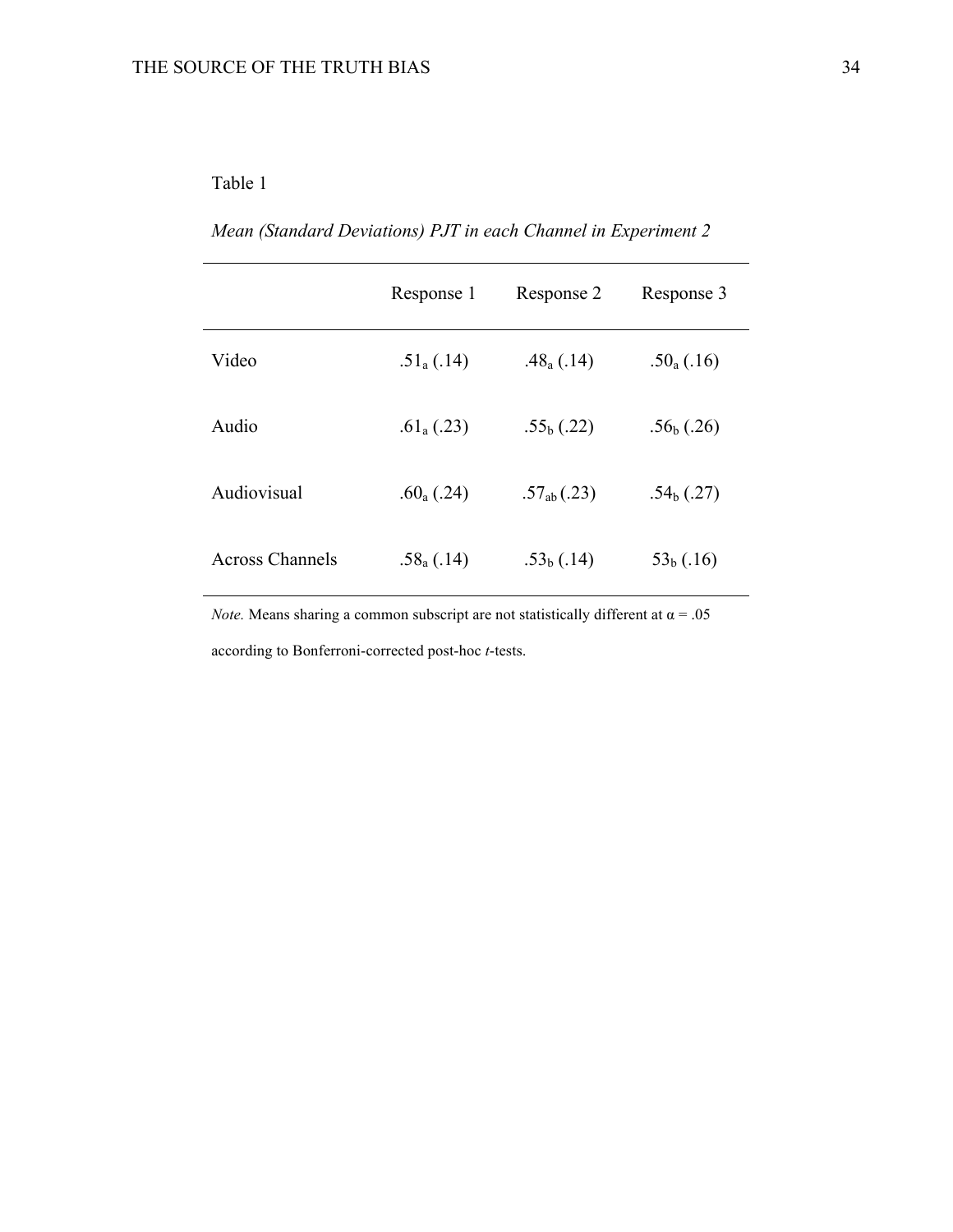## Table 2

# *Mean (Standard Deviations) Accuracy for Truths and Lies in*

*Experiment 2*

|        | Response 1               | Response 2               | Response 3               |
|--------|--------------------------|--------------------------|--------------------------|
| Lies   | $.43_{a}(.21)$           | .48 <sub>b</sub> $(.17)$ | .48 <sub>b</sub> $(.20)$ |
| Truths | .61 <sub>a</sub> $(.02)$ | $.57_{a}(.02)$           | $.56_{a}$ (.21)          |

*Note.* Means sharing a common subscript are not statistically different at  $\alpha = .05$ 

according to Bonferroni-corrected post-hoc *t*-tests.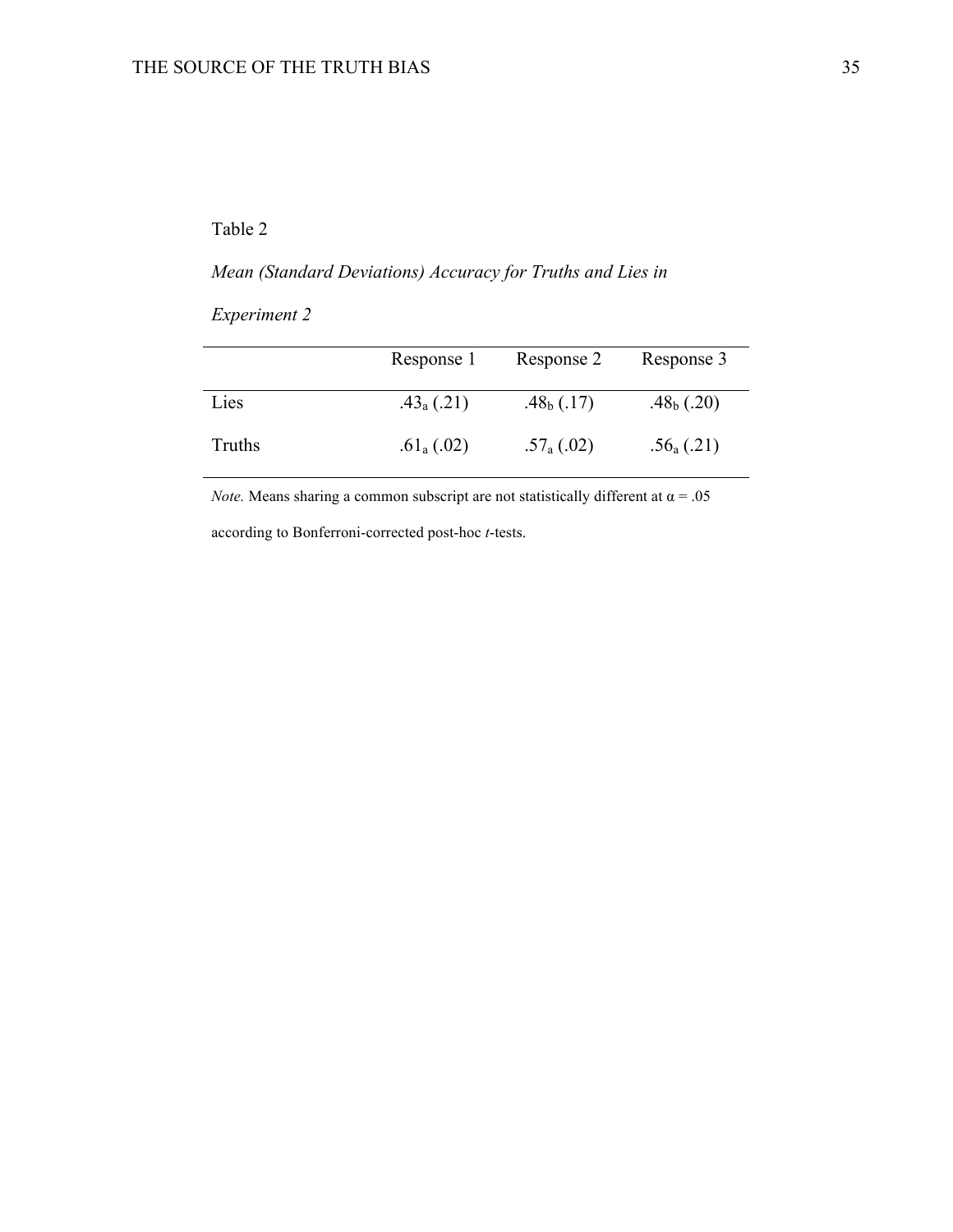Table 3

*Mean Change in the PJT for the Low versus High Consistency Items, and Main Effects of Consistency in the* 

|                       | Low Consistency |     | <b>High Consistency</b> |     |       |       |                  |                |
|-----------------------|-----------------|-----|-------------------------|-----|-------|-------|------------------|----------------|
|                       | Mean            | SD  | Mean                    | SD  | $\,F$ | df    | $\boldsymbol{p}$ | n <sup>2</sup> |
| Masip et al. $(2009)$ | $-.19$          | .15 | $-.01$                  | .15 | 7.35  | 1, 13 | .018             | .36            |
| Experiment 1          | $-.10$          | .17 | $-.03$                  | .14 | 9.12  | 1,82  | .003             | .10            |
| Experiment 3          | $-.12$          | .18 | $-.03$                  | .15 | 8.39  | 1,48  | .006             | .15            |

*Consistency x Veracity x Rating Time ANOVAs*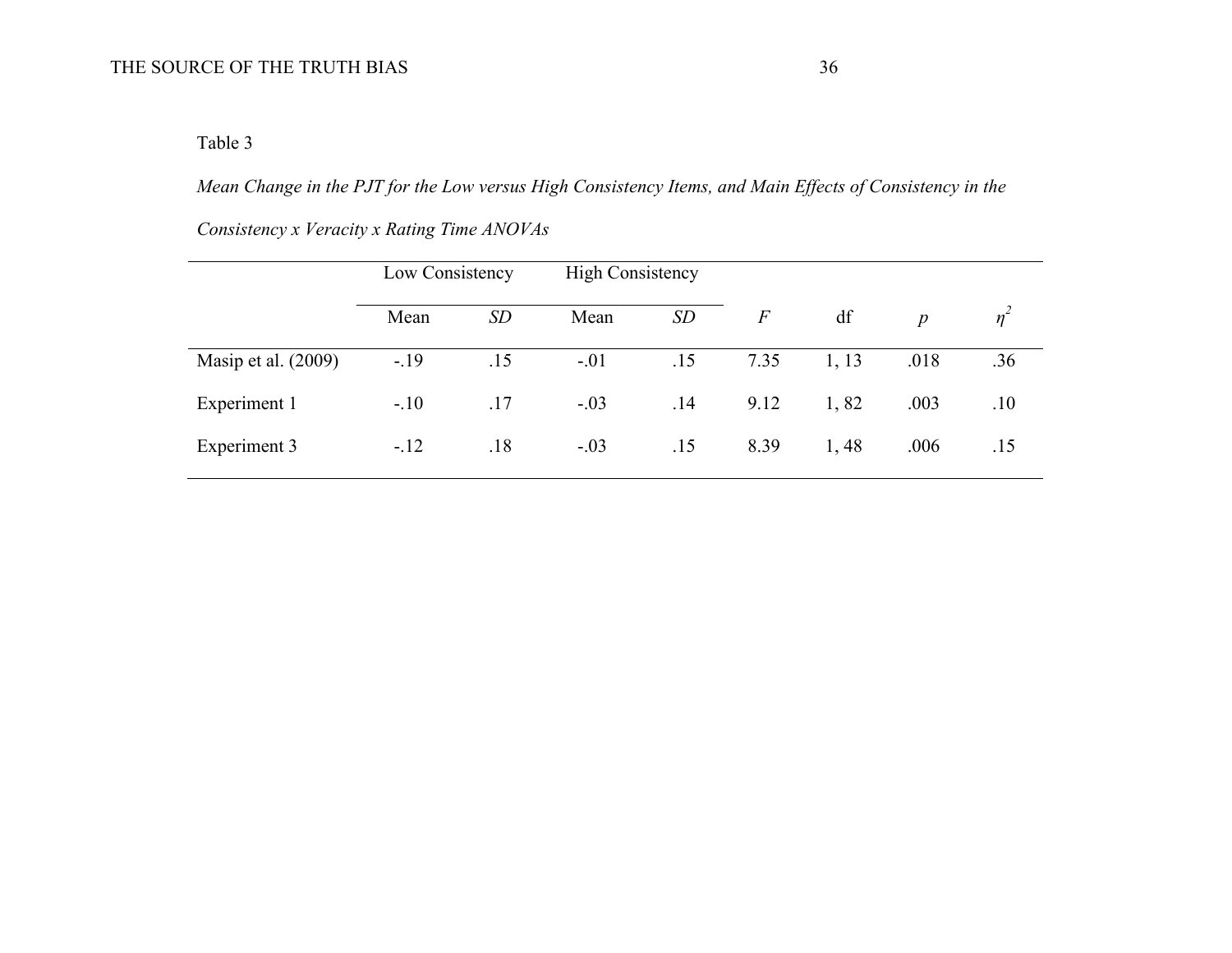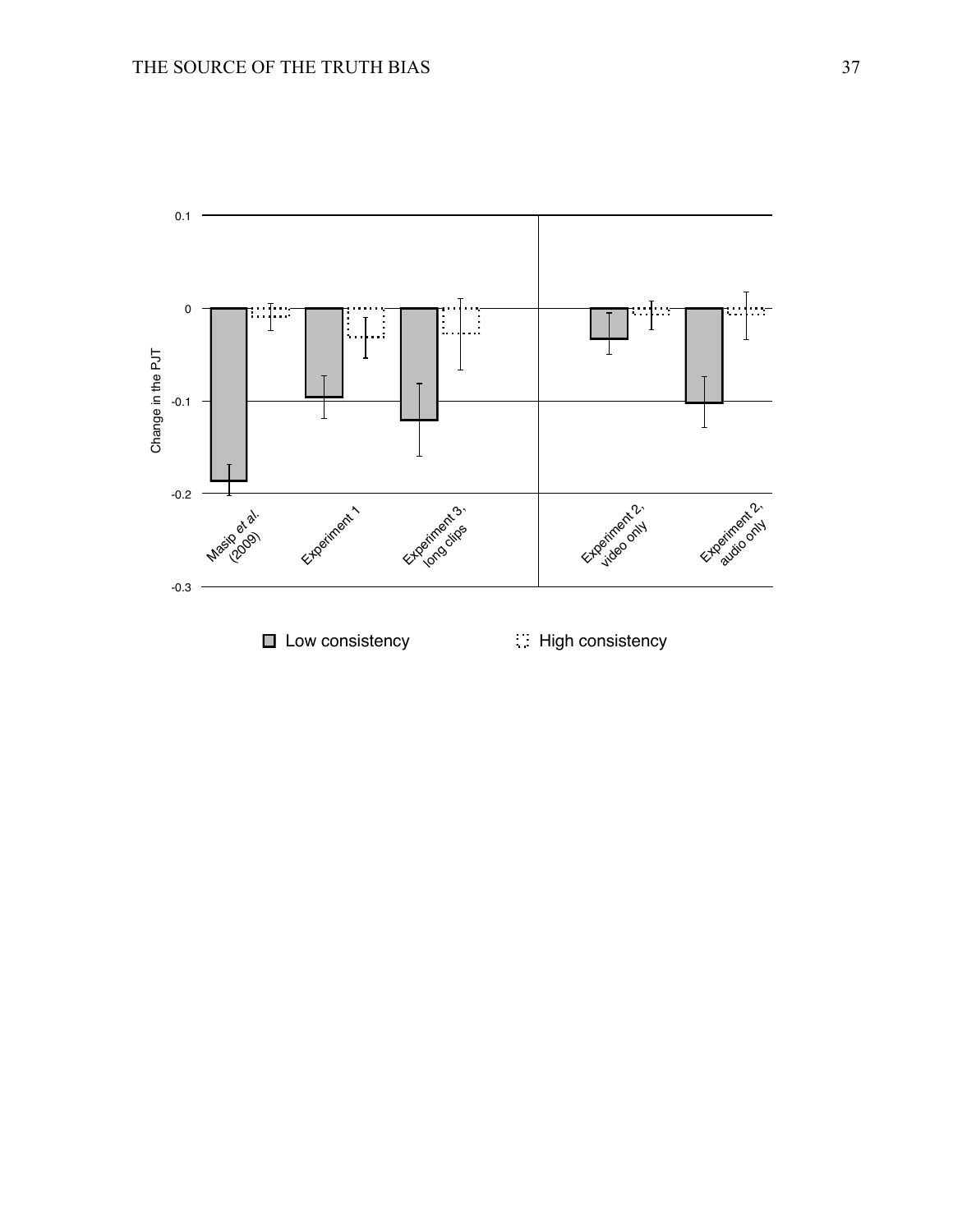# **Figure Captions**

*Figure 1.* The change in the PJT (overall) for high versus low consistency items, separated by experiment. Negative values indicate a shift away from a truth response. Whiskers denote one standard error.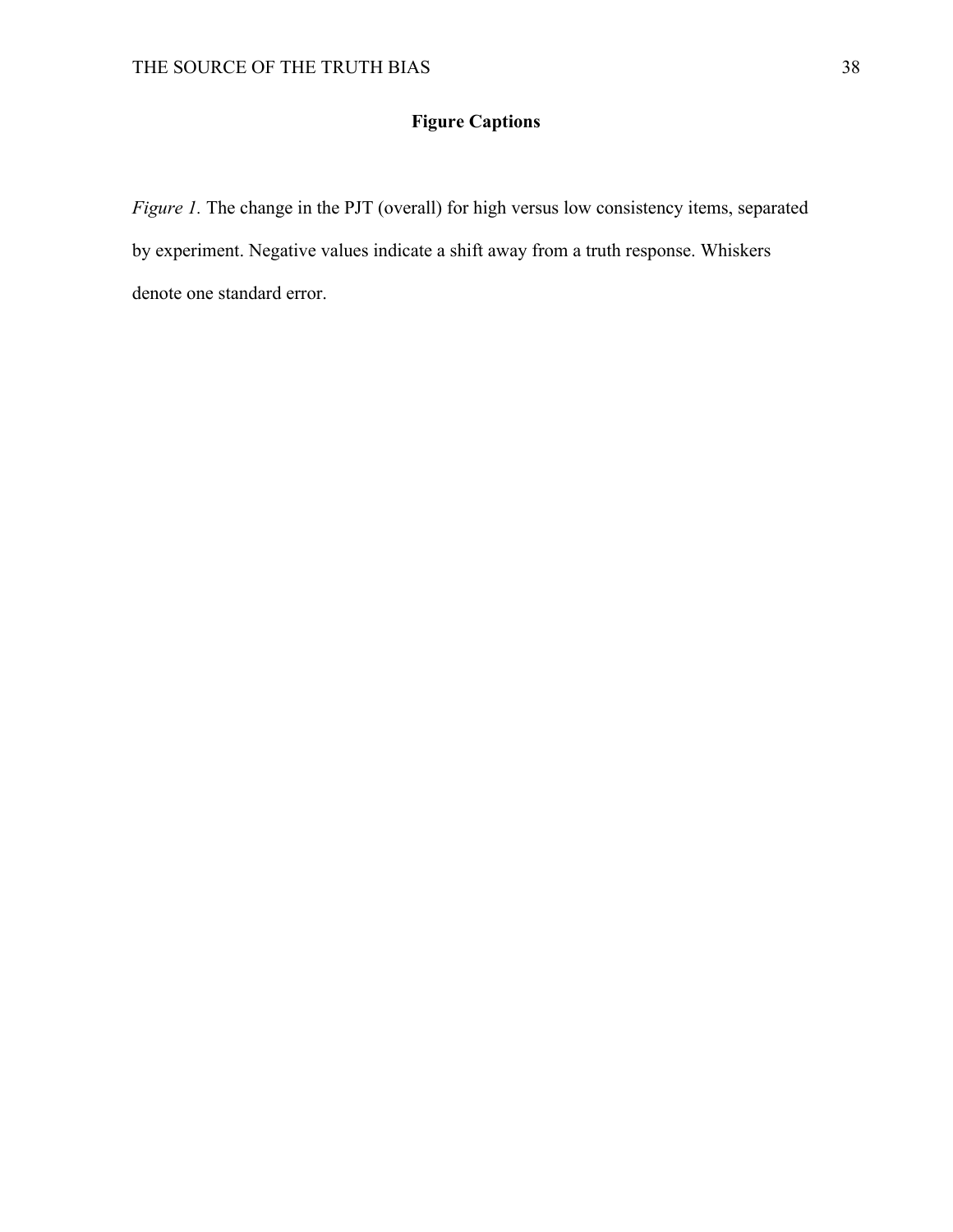#### **Appendix**

Some readers may be unfamiliar with some of the analytical approaches used in this article. These approaches are described below.

## **Signal Detection Theory (SDT) Measures**

SDT measures calculate response bias and accuracy independently (Stanislaw & Todorov, 1999). We measured bias as  $B_{D}^{n}$  (Donaldson, 1992) and accuracy as A' (Rae, 1976). B"<sub>D</sub> ranges from -1 to +1, with 0 indicating no bias. Negative values reflect a bias toward responding lie and positive values a bias toward truth. A' is bounded between 0 and 1, with 0.5 reflecting chance accuracy.

## **Bayes Factors**

The lack of significance in a statistical test could result from an underpowered study or from the lack of a real effect. The Bayes factor circumvents this issue by asking how probable one model versus another is, given the available data. Data can show support for or against the null or instead show the lack of an effect due to no evidence in either direction. Values near 1.0 indicate lack of power, while values of approximately 3 (and larger) indicate moderate evidence in favour of a specified (alternative or null) hypothesis. To illustrate, in Experiment 1 we compared two models: (a) a complex model with Veracity, Presented Response, Viewing Direction, and their interactions as fixed effects, with the PJT as the outcome variable, and with fully specified random effects for raters and speakers, and (b) a simpler model with the Presented Response x Viewing Direction interaction removed. In order to prefer the more complex model, we would need prior odds favouring it greater than about 45.

We used the BayesFactor package version 0.9.4 (Morey & Rouder, 2013) designed for the R statistical environment (R Development Core Team, 2011). A prior Cauchy scale